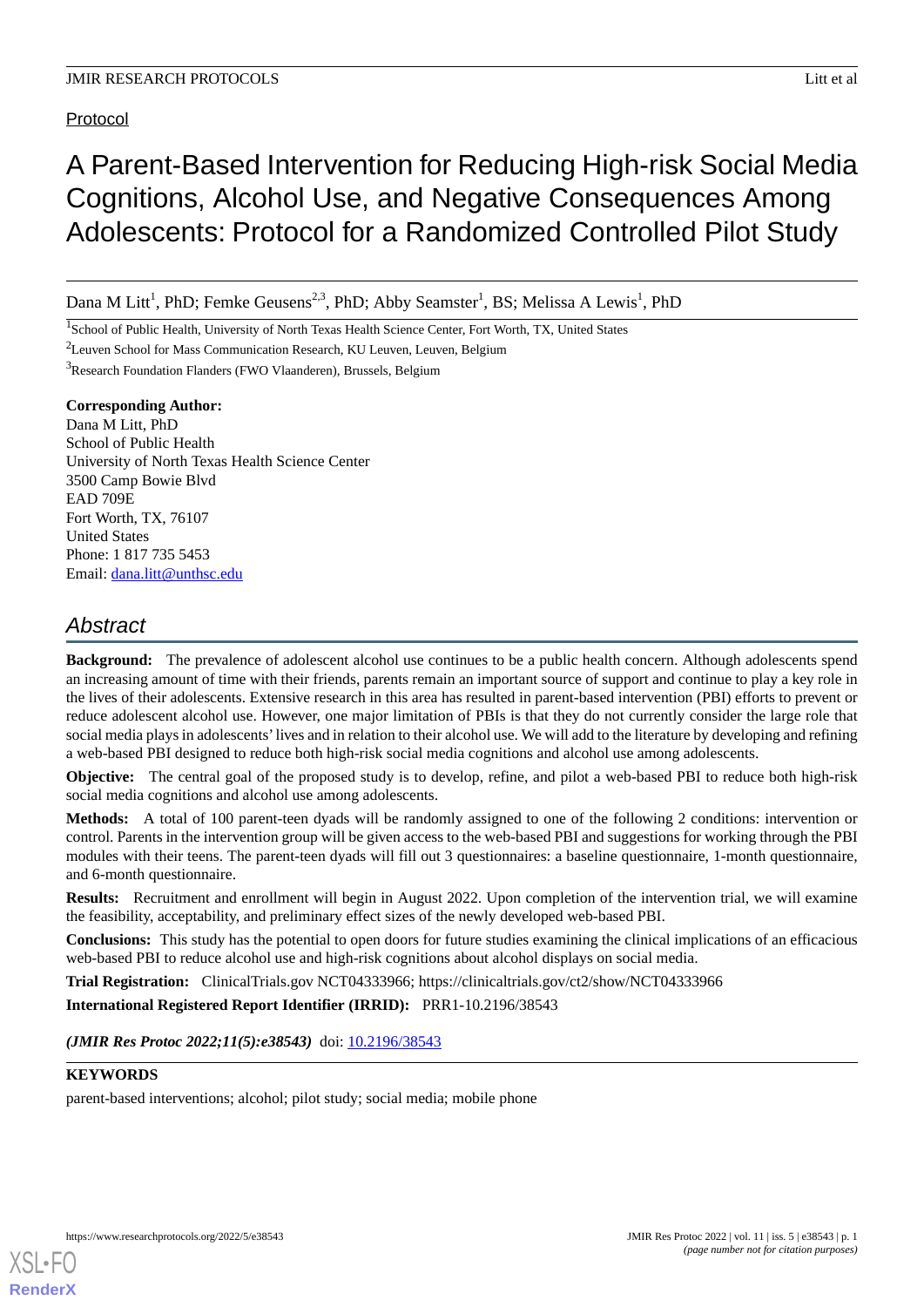# *Introduction*

# **Background**

The prevalence of adolescent alcohol use continues to be a public health concern [\[1](#page-10-0)]. Alcohol-related problems occur in school and interpersonal, social, or health domains [\[2](#page-10-1)]. Almost 25% of 14- to 15-year-olds drink alcohol, with ≥90% of all alcohol consumed by adolescents being consumed in the form of heavy episodic drinking [[3\]](#page-10-2). Research indicates that by 15 years of age, approximately 35% of teens have had at least one drink, and by 18 years of age, that number rises to 65% [[4\]](#page-10-3). Past-year use of alcohol is reported by 17.6%, 38.3%, and 55.6% of 8th, 10th, and 12th graders, respectively [\[5](#page-10-4)]. Considering that alcohol is directly linked to the leading causes of death in adolescence, the US Department of Health and Human Services has listed the reduction of underage alcohol use as one of their major objectives of Healthy People 2030 [\[6](#page-10-5)]. This study protocol directly answers this call.

Although adolescents spend an increasing amount of time with their friends [[7,](#page-10-6)[8\]](#page-10-7), parents remain an important source of support and continue to play a key role in the lives of their adolescents [[9](#page-10-8)[,10](#page-10-9)]. Extensive research in this area has resulted in parent-based intervention (PBI) efforts to prevent or reduce adolescent alcohol use [\[11](#page-10-10)]. Research has shown that teens whose parents received a PBI reported less alcohol use and fewer alcohol-related consequences up to a 9-month follow-up than controls [\[12](#page-10-11)-[15\]](#page-10-12). However, one major limitation of PBIs is that they do not currently consider the large role that social media plays in adolescents'lives and in relation to their alcohol use.

Most (90%) adolescents are on social media [\[16](#page-10-13)], and their Facebook, Instagram, and Twitter profiles include alcohol content [[17,](#page-11-0)[18](#page-11-1)]. Thus, adolescents are exposed to social media alcohol displays, which are associated with high-risk cognitions and alcohol use [\[19](#page-11-2)-[24\]](#page-11-3). Research has argued that existing parental mediation techniques grounded primarily on television and film media have fundamental inadequacies when applied to media such as websites, social media, and mobile apps, as they do not account for the interactivity, immersive web-based environments, and mediated communication innate to social media [[25\]](#page-11-4). Furthermore, most PBIs are presented in a static manual form [\[15](#page-10-12),[26](#page-11-5)[,27](#page-11-6)]. We are unaware of any study to date that has developed and tested a PBI about alcohol use and the role of social media in adolescent alcohol use. As such, we will add to the literature by developing and refining a web-based PBI designed to reduce both high-risk social media cognitions and alcohol use among adolescents.

### **Adolescent Alcohol Use**

Research concerning the initiation and progression of adolescent alcohol use indicates that most youth initiate use by experimenting with alcohol during early adolescence and that such early experimentation can lead to later heavy alcohol use [[28](#page-11-7)[-33](#page-11-8)]. Early initiation of alcohol use is also associated with various additional negative outcomes in later adolescence and early adulthood such as violent and delinquent behavior, poor physical health, and mental health problems [[31,](#page-11-9)[32](#page-11-10)]. As this general pattern of alcohol use initiation and escalation is well

 $XS$ -FO **[RenderX](http://www.renderx.com/)** documented, many prevention programs for adolescent alcohol use aim to prevent early-stage alcohol use or at least delay the initiation or onset of alcohol use among adolescents. Given how prevalent and potentially harmful adolescent alcohol use is, and the fact that studies have not indicated increased alcohol involvement following universal interventions [[34](#page-11-11),[35\]](#page-11-12), universal prevention of alcohol use is an appropriate choice for this age group [[36\]](#page-11-13).

Preventing underage alcohol use and reducing the proportion of people who engage in heavy drinking are listed as major objectives of Healthy People 2030 [[6\]](#page-10-5). To address these issues, it is important to consider factors that may be related to initiation and progression of alcohol use among adolescents. Parent-teen communication familial factors have frequently been focused on in relation to adolescent development and have been shown to inform effective interventions [[37\]](#page-11-14). Although adolescents usually strive to become more autonomous from their parents and spend an increasing amount of time with their friends [\[7](#page-10-6),[8\]](#page-10-7), parents remain an important source of support and continue to play a key role in the lives of their adolescents [[9,](#page-10-8)[10](#page-10-9)].

A growing body of literature provides evidence for reductions in adolescent drinking associated with parental influences, including greater parental monitoring [[38](#page-11-15)[-40](#page-12-0)], less favorable parental attitudes and beliefs about drinking [[41,](#page-12-1)[42](#page-12-2)], and more positive quality of the parent-child relationship and communication [\[43](#page-12-3)-[45\]](#page-12-4). Miller-Day and Kam [\[46](#page-12-5)] found that targeted parent-teen communication, defined as "direct and indirect, as well as one-time and ongoing, conversations specifically about alcohol," was associated with lower levels of adolescent drinking. In addition, Wood et al [[47](#page-12-6)[,48](#page-12-7)] discovered that parental communication variables were related to lowered alcohol use and related problems. These findings illustrate that parental influence is relevant to adolescent decision-making regarding alcohol use, even as their children transition from adolescence to young adulthood. As parents are likely to exert a major influence on their teens' behavior including their substance use, parents are important agents who should be included in intervention efforts.

### **Social Media and Adolescent Alcohol Use**

Aided by the convenience and constant access provided by mobile devices, especially smartphones, research indicates that 89% of teens report going on the internet at least multiple times per day, including 45% who say they go on the internet *almost constantly*, and much of this time is spent on social media [[49\]](#page-12-8). Adolescents are the age group that uses social media the most, with research showing that up to 97% of people in this age group are members of at least one social media platform. Although Facebook used to be the most commonly used social media platform among adolescent users, only a few years ago, it has rapidly declined in popularity (it is currently used by 51% of adolescents). Currently, the top 3 platforms are YouTube (used by 85%), Instagram (used by 72%), and Snapchat (used by 69%) [[49\]](#page-12-8). Notably, almost 5 times as many adolescents use social media (29%) instead of email (6%) for daily communication [[16\]](#page-10-13), indicating that social media is a central way in which adolescents communicate with peers.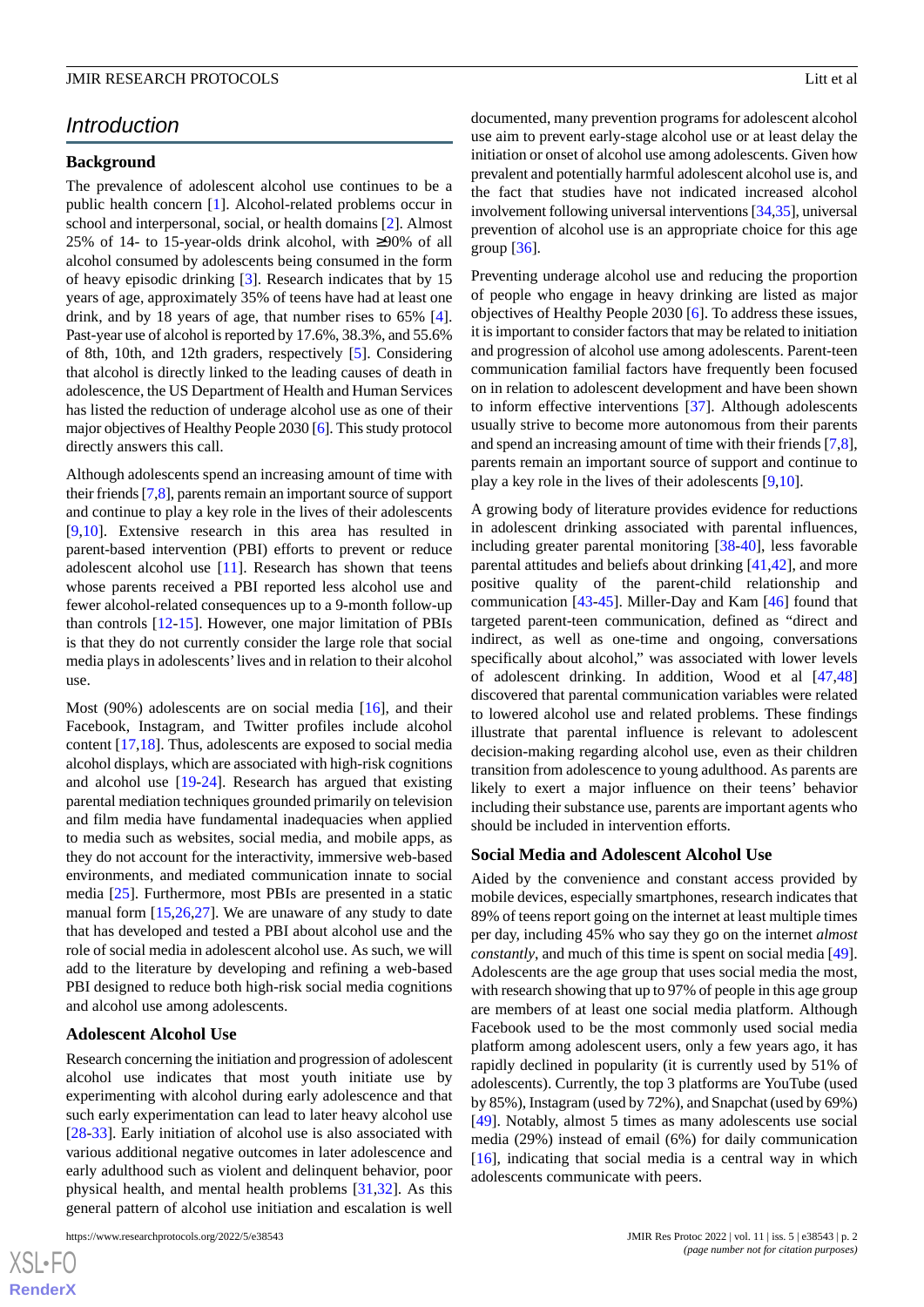A significant number (between 20% and 30%) of adolescent social media profiles include alcohol-related content or displays, with most displays being proalcohol or favorable toward heavy alcohol use  $[17,18,20,23]$  $[17,18,20,23]$  $[17,18,20,23]$  $[17,18,20,23]$  $[17,18,20,23]$  $[17,18,20,23]$ . This indicates that adolescents are both the creators and viewers of alcohol-related content on social media platforms. Alcohol-related displays on social media have repeatedly been found to be associated with adolescent problem drinking [\[21](#page-11-18)[,22](#page-11-19),[24](#page-11-3),[50](#page-12-9)-[52](#page-12-10)]. There is a robust relationship between exposure to social media alcohol content and alcohol consumption 6 months later, which persists even after close friends' drinking is accounted for [[53\]](#page-12-11). These findings indicate that alcohol references on social media do not simply reflect alcohol use behaviors that would otherwise be observed in the absence of social media.

Given how much time adolescents spend on social media in conjunction with the multiple ways (eg, messaging and photos) and opportunities to communicate about alcohol on social media, social media are likely to be important social influences related to alcohol use [[54-](#page-12-12)[56\]](#page-12-13). Research has shown that social media contributes to the salience and amplification of drinking events, as people are now exposed to new and different drinking groups and locations than they would be offline [\[57](#page-12-14)]. In fact, research has shown that adolescents report having more social media contacts than their offline peers [[58\]](#page-12-15), which expands exposure to peer risk behavior, including alcohol use. In addition, research has shown that an increase in the number of Facebook friends is significantly associated with an increase in one's own alcohol displays [\[59\]](#page-12-16). This becomes particularly important because both experimental and longitudinal research indicates that viewing social media profiles that contain alcohol displays is related to increased risky drinking cognitions [\[19](#page-11-2)] and high-risk alcohol use [[60](#page-12-17)[,61](#page-12-18)]. In essence, exposure to alcohol content posted by friends can cultivate unfavorable cognitions such as norms, perceived vulnerability to risk, and attitudes that are then rapidly spread through the web-based networks and contribute to the adoption of risky beliefs and behaviors among other adolescents. Several studies suggest that adolescents use social media to reconstruct negative and risky drinking practices into positive outcomes [[54](#page-12-12)[,62](#page-13-0)] to avoid acknowledging any implications of or reference to negative consequences associated with drinking [[63\]](#page-13-1). Furthermore, research suggests that adolescent viewers are likely to accept their peers' social media posts as accurate representations of their offline experiences [\[64](#page-13-2)].

Research has shown that alcohol use and alcohol-related displays on social media are common among adolescents and that these displays are associated with problematic drinking; therefore, alcohol intervention research for this age group should include content directly related to these social media influences on alcohol use. Previous research has shown that parents have limited insight into the types of experience teens have on the internet [\[65](#page-13-3),[66\]](#page-13-4). Although research indicates that many parents try to monitor social media activities [[67\]](#page-13-5), a study has documented the limited efficacy of such attempts [[68\]](#page-13-6), concluding that the most effective way for parents to gain insight into their teens'web-based activity is for their teens to tell them [[69\]](#page-13-7). This effort to explain the role of parents as socialization agents in teens' media use is referred to as parental mediation [[70\]](#page-13-8).

Two broad dimensions of parental mediation have been examined: restrictive mediation and instructive mediation [[71\]](#page-13-9). Restrictive mediation refers to parents limiting their children's access to media or setting rules in terms of appropriate media content and the amount of media exposure permitted [[72\]](#page-13-10). Instructive mediation refers to parents explaining and discussing undesirable aspects of media consumption, suggesting proper ways to use media, and overall communication meant to help their teens understand the nature and possible impact of media messages [\[70](#page-13-8),[73,](#page-13-11)[74\]](#page-13-12). The parental mediation literature suggests that instructive mediation is more effective than restrictive mediation in reducing undesirable influences of social media on teens (refer to the study by Valkenburg et al [[74\]](#page-13-12)), partly because instructive mediation is based on conversation and critical discussion between parents and teens, which is more likely than control-based restrictive mediation to cultivate critical thinking skills and skepticism in teens [\[73](#page-13-11)].

In general, the observational nature of traditional media channels (ie, television, film, and print), meant that audiences were passive observers who were not able to influence the content they were observing [\[75](#page-13-13)]. However, social media has created a culture in which users can participate in content creation and sharing. As social media are more interactive and repetitive than other types of media (eg, television, film, and print), contain images of actual peers, and content can both be created and consumed, the risks related to social media may be greater than those related to other forms of media [[19\]](#page-11-2). Although many parents may feel comfortable with the social media that their children are using, others may find it difficult to relate to their digitally savvy children for several reasons. First, parents may lack a basic understanding of social media socialization [[76\]](#page-13-14). In addition, most parents may not understand that for many adolescents, their web-based lives are an extension of their offline lives, and as a result, there may be a disconnect between parents and their teens in the understanding of social media use [[77\]](#page-13-15). As such, strategies used for general parental mediation of more traditional forms of media (ie, television, film, and print) may not be adequate to account for the unique risks presented by social media. In fact, research has argued that existing parental mediation techniques grounded primarily on television and film media have fundamental inadequacies when applied to media such as websites, social media, and mobile apps, as they do not account for the immersive web-based environments and mediated communication innate to social media [[25\]](#page-11-4). Furthermore, most parental mediation studies involving social media focus on issues such as privacy [[71,](#page-13-9)[78\]](#page-13-16) and cyberbullying [[79\]](#page-13-17) and do not take into account the role that social media plays in relation to underage alcohol use.

Only 2 studies have provided an alcohol intervention via social media [\[80](#page-13-18),[81\]](#page-13-19), but they did not address any content related to social media. Rather, these studies used social media as a mode of intervention delivery. A systematic review that focused on the use and effectiveness of social media in health behavior change found that Facebook is the most commonly targeted social media in this type of intervention [[82](#page-13-20)], despite teens being on many other social media. Weight loss and eating behaviors were the most commonly targeted health behaviors, with only a few studies targeting health risk behaviors (smoking and

 $XS$ -FO **[RenderX](http://www.renderx.com/)**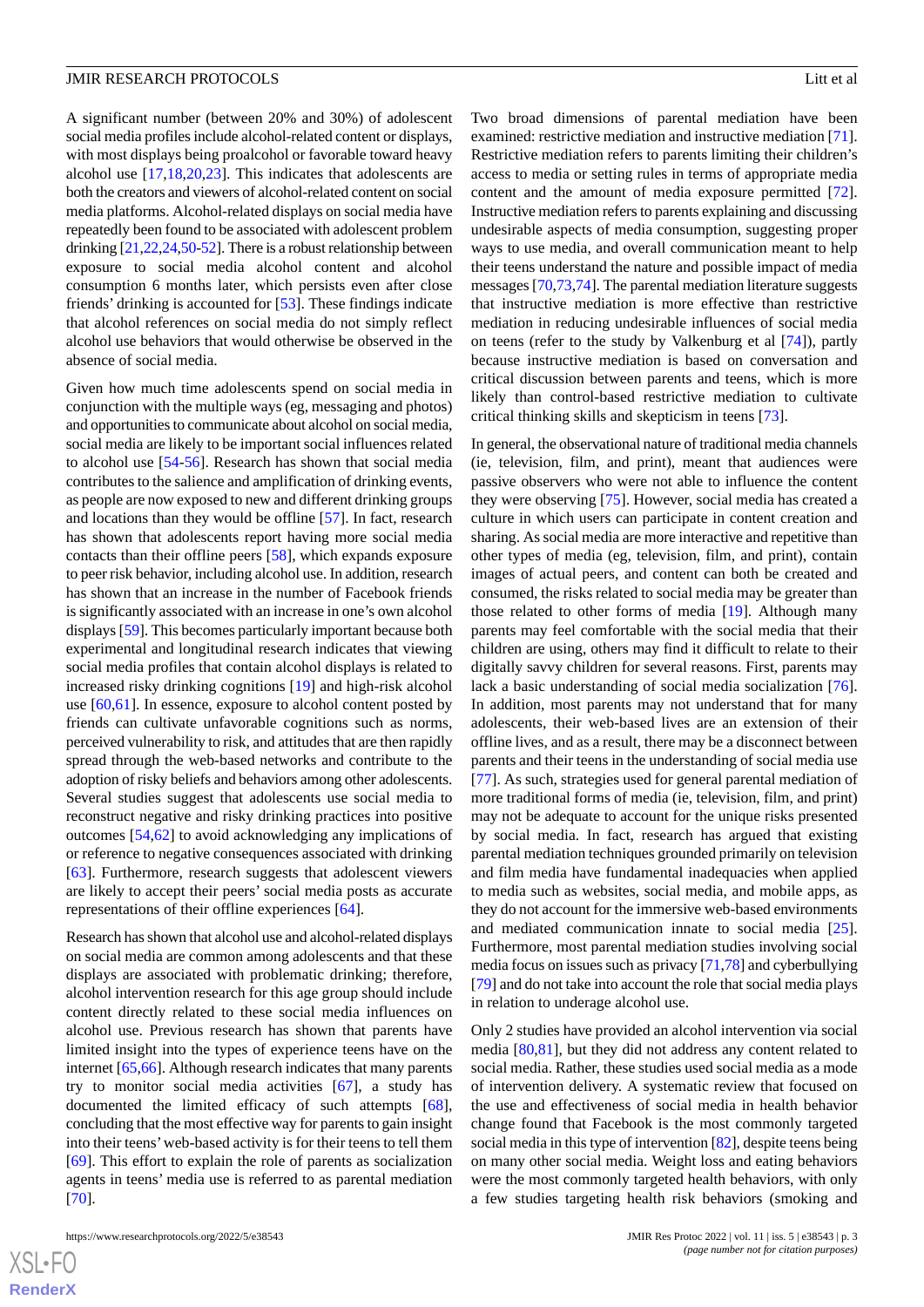condom use). None of the studies identified in the review targeted alcohol use, indicating a substantial need for this research. We are unaware of any study that has tried using parental intervention as a strategy to reduce alcohol use and alcohol displays on social media.

# **Development of a Web-Based PBI Focusing on the Role of Social Media in Adolescent Alcohol Use**

PBIs are universal prevention programs that target adolescent behaviors but use the parents of adolescents as change agents [[14\]](#page-10-14). This is done by advising parents on how to engage in instructive parental mediation to become effective change agents and to help parents implement best practices in communication. For example, parents sometimes know less than their children do about new technologies or popular topics [\[83](#page-13-21)], and parents may be uncomfortable or unwilling to discuss content that may lead to conflict. Therefore, the goal of PBIs for alcohol use is to encourage parental mediation by educating parents about the current landscape related to alcohol, issues their teens may be facing, and advising parents on how to initiate and conduct healthy communication.

At the core of PBI research is the assertion that parents are a major source of health information for their teens and that the majority of teens report being very satisfied with the information they receive from their parents [\[84](#page-13-22)]. Moreover, providing parents with information to share with their teens will allow teens to discuss and clarify, which would not occur if teens were provided the information directly. According to national agency, Mothers Against Drunk Driving, in 2017, a total of 9100 parents attended in-person workshops (Mothers Against Drunk Driving, email, April 10, 2018). This indicates that despite their busy schedules and competing tasks, parents are interested in receiving more information about how to talk to their teens about substance use. Therefore, a PBI that includes information about alcohol and social media is likely to be an important source for parents and their teens to receive and share information related to social media.

In a typical PBI, handbooks on how to communicate with adolescents about alcohol are mailed to the parents of adolescents (most commonly incoming college freshmen) [[12](#page-10-11)[,14](#page-10-14),[27](#page-11-6)[,85](#page-13-23)]. Specifically, the theory underlying PBIs emphasizes 2 key components: style and content. Parents are instructed to use an empathic and conversational communication style while providing accurate information about student alcohol consumption (eg, biological aspects). Components generally included in PBIs involve those based on the theory of planned behavior (eg, attitudes, norms, and perceived behavioral control) and those based on facilitating healthy communication and relationships between a teen and their parent [\[14](#page-10-14)]. A major strength of PBIs is that parents can tailor the content and timing of communication to adolescents based on their knowledge of their child's strengths, weaknesses, maturity level, and current alcohol use. This feature of PBIs respects the diversity of adolescents and their experiences and recognizes that not all adolescents respond identically to the same information. A PBI, as opposed to formal workshops, provides parents with more time flexibility and permits them to work at their own pace and during times that they choose.

 $XS$  • FC **[RenderX](http://www.renderx.com/)** This approach has proven successful in reducing the odds that nondrinking high school students will initiate alcohol use during the first year of college [[12\]](#page-10-11) as well as reducing general alcohol consumption  $[12,14,15,27,86]$  $[12,14,15,27,86]$  $[12,14,15,27,86]$  $[12,14,15,27,86]$  $[12,14,15,27,86]$  $[12,14,15,27,86]$  $[12,14,15,27,86]$ . Although these effects may be modest, given the ease of dissemination, low cost, and complex nature of underage drinking, PBIs are supported as a model resource in the National Institute on Alcohol Abuse and Alcoholism's College Intervention Matrix and by the Surgeon General [\[2](#page-10-1)]. A systematic review [[26\]](#page-11-5) supported the idea of involving parents in prevention programs. Across studies and concepts, they found evidence that participating in PBIs had desirable effects on parenting measures such as rule-setting, monitoring, and parent-child communication as well as the prevention and reduction of adolescent substance use.

Despite promising findings for PBIs to reduce adolescent alcohol use, one limitation of this body of work is that they do not consider the increasing role that social media plays in the lives of adolescents and how this is associated with their alcohol use. In addition, most PBIs consist of static formats such as downloadable or mailed parent handbooks [\[15](#page-10-12)[,26](#page-11-5),[27](#page-11-6)] as opposed to web-based formats, and therefore, they do not provide continued support throughout the PBI. Furthermore, the nature of social media lends itself to creating PBI materials that can give parents a realistic view of the web-based environments that their children are navigating. We know that there is a strong relationship between alcohol use and viewing and creating alcohol displays on social media and that parents are still an important channel of communication about alcohol use and social media for adolescents. The next logical step is to determine whether PBIs, and in particular a PBI containing both web-based content and SMS text message prompts, can be developed to reduce both alcohol use and risky cognitions related to alcohol displays on social media. This is the main goal of this intervention protocol.

# *Methods*

# **Study Design**

This study will involve conducting a pilot study with 100 parent-teen dyads to determine the feasibility, acceptability, and preliminary effect sizes (to estimate power and sample sizes for a future full-scale randomized controlled trial [RCT]) of the developed social media PBI. A total of 100 parent-teen dyads will be randomized into 2 groups: a group receiving the newly developed web-based social media PBI or an active control group (treatment as usual [TAU] [[2\]](#page-10-1)). We hypothesize that the social media PBI, relative to TAU, will be rated by parents and teens as more *feasible* (number of eligible participants, number of parents who gave consent, number of teens who gave consent, time taken to achieve planned recruitment and enrollment goal, and rate of study attrition) and more *acceptable* (measured at 1-month follow-up with specific postintervention survey items, ie, proportion of parents and teens who find the intervention acceptable; ease of interacting with social media PBI content; relevance of material; finding content helpful, beneficial, and important; ratings of individual modules and components of the social media PBI; the proportion of parents and teens who would recommend the study to other families; and the proportion of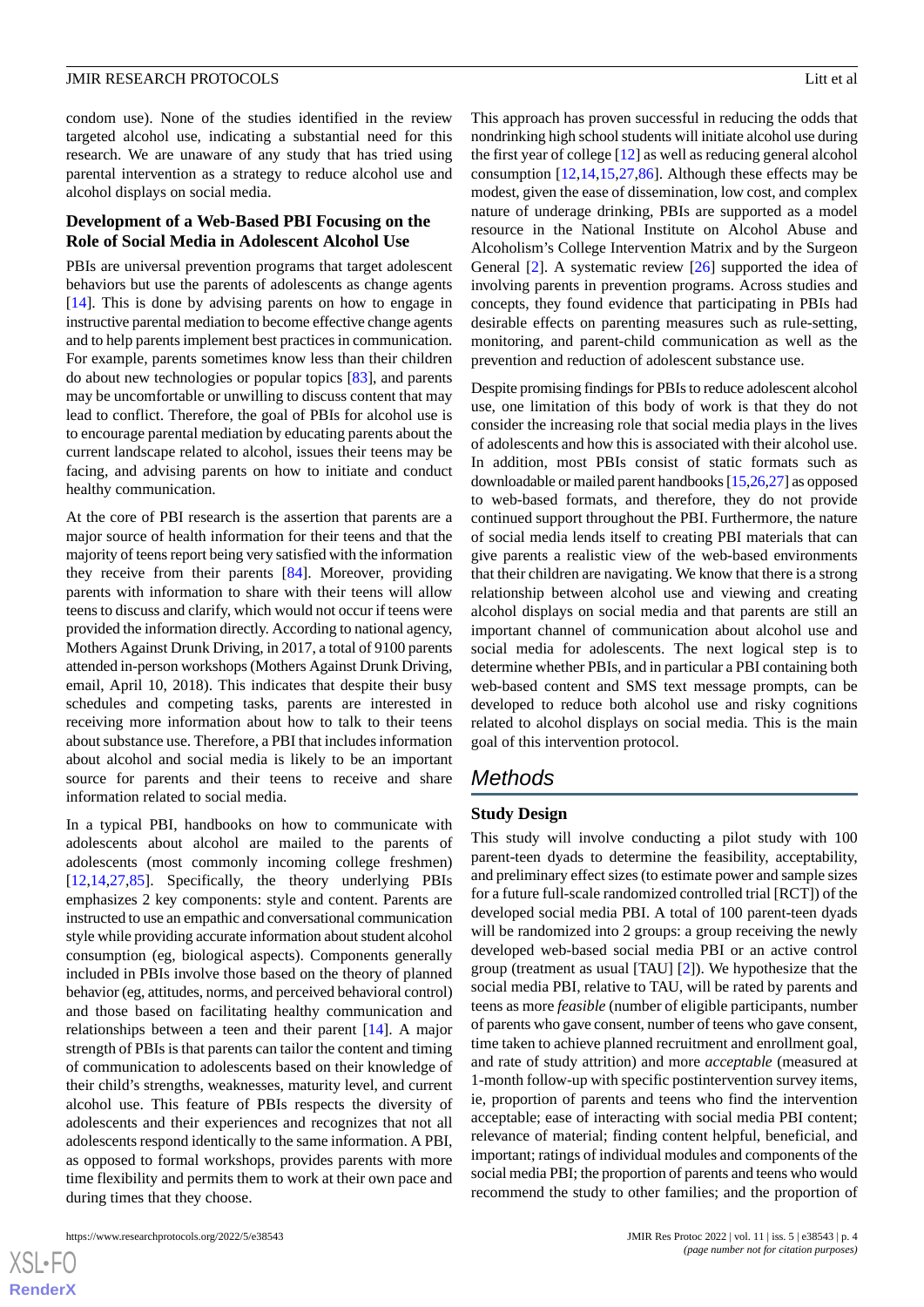parents and teens who found the social media PBI to be favorable overall) in relation to active control or TAU. We further hypothesize that teens and parents in the social media PBI condition will report more positive communication about alcohol and social media at 1- and 6-month follow-up relative to TAU.

*Parent hypotheses*: We hypothesize that at 1- and 6-month follow-up, parents in the social media PBI condition will report greater knowledge about alcohol as well as the role of social media in alcohol use relative to TAU.

*Teen hypotheses*: We hypothesize that teens in the social media PBI condition will report less drinking, fewer alcohol-related negative consequences, less favorable attitudes toward posting about alcohol on social media, greater perceived vulnerability to the risks of posting alcohol displays on social media, and decreased normative perceptions about how many teens post alcohol displays on social media relative to TAU at 1- and 6-month follow-up.

# **Ethics Approval**

<span id="page-4-0"></span>This study was reviewed and approved by the North Texas Regional Institutional Review Board (#2021-124). All

Figure 1. Pilot study workflow diagram.

participants will sign an approved consent form in accordance with the ethical standards of Helsinki.

# **Recruitment**

We will use a multimethod approach to reach a wide cross section of parents of adolescents and young adults from Texas, including web-based and electronic newspaper advertisements, electronic flyers, and social media. Web-based advertisements will be placed in local and social media outlets frequented by those likely to have children aged 15 to 20 years. We will also recruit parents through community organizations in major cities in Texas. Contacts at community organizations will be initially contacted via email by project staff. In this email, the project staff will provide information about the study and encourage further questions. If they agree to share study information with their members, the project staff will send them the consent link and QR code. Similar emails will be sent to high school administrators to recruit the parents of students. We will stratify recruitment based on age, gender, and ethnicity, recruiting equal number of parents with adolescents in each age category (ie, 15, 16, 17, 18, 19, and 20 years) and targeting equal number of males and females in each age group. We will recruit all minority parents to be above the local census estimates. [Figure](#page-4-0) [1](#page-4-0) shows the workflow diagram.



After receiving information about the study, participants will be presented with the web-based informed consent statement that covers the screening survey, intervention, and follow-up surveys. If eligible, individuals will be asked to provide an electronic signature before being directed to participate in the web-based screening survey, which will determine whether they are a good fit for the study (refer to [Textbox 1](#page-5-0) for the inclusion

criteria). Only those participants who sign both the web-based consent and assent form and Health Insurance Portability and Accountability Act authorization form (one for themselves and one for their child if the child is aged 15-17 years) will be routed to the Screening Welcome Page. Parents are informed in the parent consent form that their teen will be asked to sign their own consent and assent form to indicate whether they want to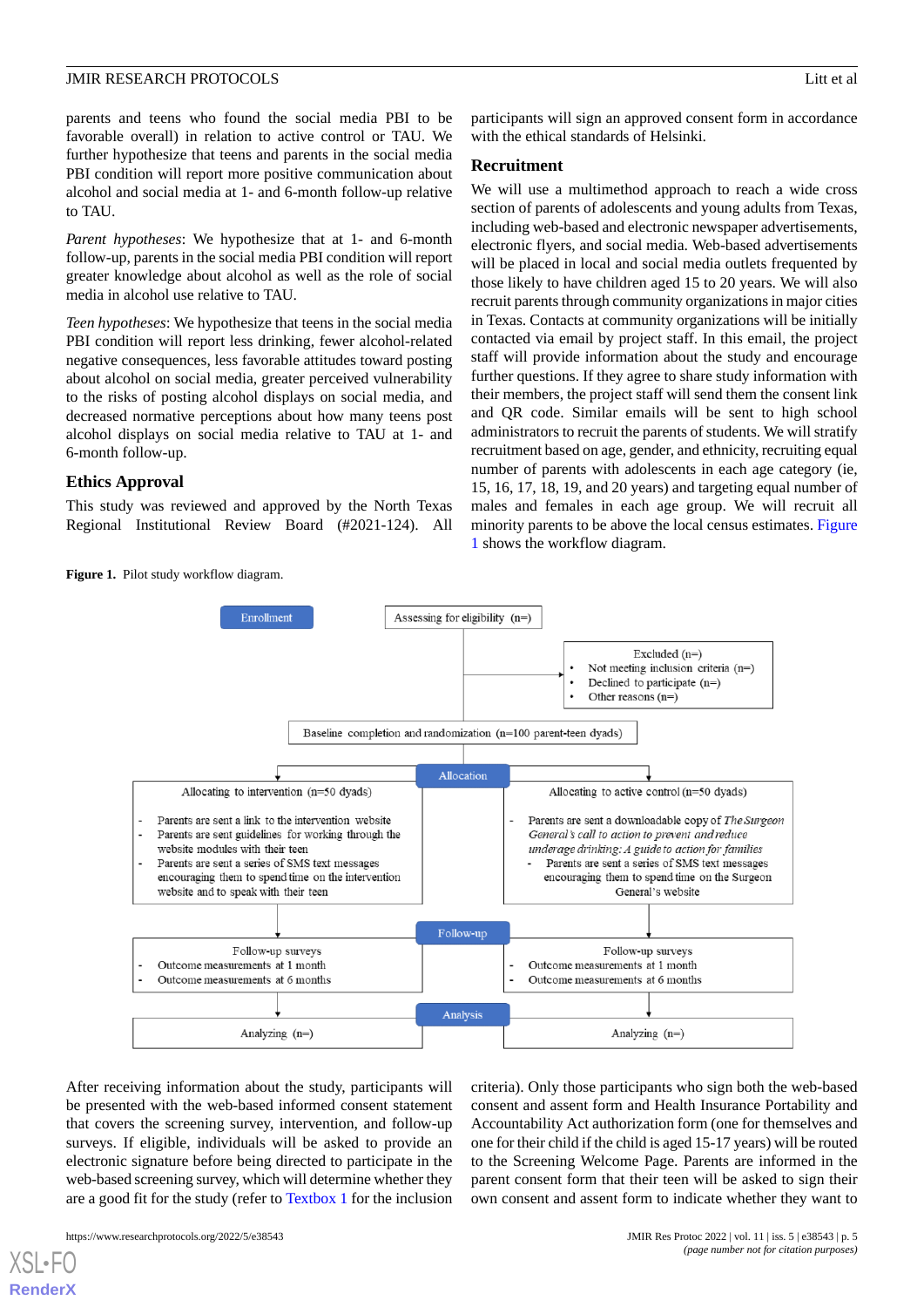participate in the research study. Once a parent has been deemed eligible and has provided contact information (and consent and Health Insurance Portability and Accountability Act form for their teen aged 15-17 years), their teen will be sent a link (using the contact information provided by their parent) to the consent form and screening survey. As with the parents, adolescents will be presented with an web-based informed consent statement and will be asked to provide an electronic signature before being directed to participate in the web-based screening survey, which will determine whether they are a good fit for the study ([Textbox](#page-5-0) [1\)](#page-5-0).

<span id="page-5-0"></span>We will use previously successful strategies to maximize retention [\[87](#page-14-0)[-91](#page-14-1)]. First, study incentives will show that time and effort are appreciated. We pay for all assessments (with

bonuses) to encourage high completion and send all participants a variety of nominal items intended to offset the cost of completing assessments, thus promoting participation. Second, data collection strategies allow participants to complete surveys using smartphones or computers. Third, we will call participants before data collection sessions (eg, 1- and 6-month follow-up surveys) as a reminder of an upcoming survey and to stay connected with the project staff. Fourth, we will gather contact information at each time point and provide a toll-free number, study email address, and study website with a link for participants to update the contact information. Fifth, we will use persistent monitoring to keep track of barriers to participation. These methods have proven effective in our ongoing successful study, retaining adolescent and young adult participants for over 2 years.

### **Textbox 1.** Inclusion criteria.

### **Inclusion criteria for parents or legal guardians**

- Have a child aged between 15 and 20 years who currently lives with them
- Believe that their child is active on at least one social media platform
- Live in Texas
- Provide a valid email address
- Own a cellphone with SMS text messaging capabilities and be okay with receiving messages
- Provide consent for their child if the child is aged 15 to 17 years
- Provide valid contact information for their child
- Be willing to participate in a study that involves a parenting program and a series of web-based surveys with their teen
- If multiple parents are interested, they will be instructed to choose one parent to participate

### **Inclusion criteria for teens**

- Have an eligible parent with whom they currently live
- Be aged between 15 and 20 years
- Live in Texas
- Be active on at least one social media platform
- Provide a valid email address
- Own a cell phone with SMS text messaging capabilities and be okay with receiving messages
- Be willing to complete three 45-minute web-based surveys over the course of 6 months

### **Procedures**

[XSL](http://www.w3.org/Style/XSL)•FO **[RenderX](http://www.renderx.com/)**

After both the parent and teen in each dyad have completed their respective baseline surveys, the parent-teen dyads will be randomly assigned to one of the following 2 conditions: PBI or control. Parents in the intervention condition will be sent an email and a SMS text message containing a link to the PBI website along with information explaining the study and providing guidelines for working through the modules with their teens (refer to [Textbox 2](#page-6-0) for an overview of the specific modules; see [Figure 2](#page-7-0) for sample module content). Parents may revisit the web-based PBI as many times as they like over the course of a month before the 1-month survey. Parents will also be sent a series (4 total) of SMS text messages encouraging them to spend time on the web-based PBI and encouraging them to speak with their children. Parents in the control condition

will be sent an email with a downloadable copy of *The Surgeon General's Call to Action to Prevent and Reduce Underage Drinking: A Guide to Action for Families*. This manual is publicly available on the Surgeon General's website [\[2](#page-10-1)]. Parents in the control condition will be sent a series of SMS text messages (4 total) encouraging them to spend time reviewing the Surgeon General's guide. Parents in the control condition will be provided the link to the intervention condition website at the end of study completion.

Parent-teen dyads who meet the inclusion criteria and pass phone verification (to confirm identity) will be emailed and texted a baseline survey link. The baseline survey will include questions about demographics, social media literacy, parenting, drinking and drug use, drinking cognitions, mental health, and other health behaviors and will take approximately 45 minutes to complete. The questions in the assessments will also include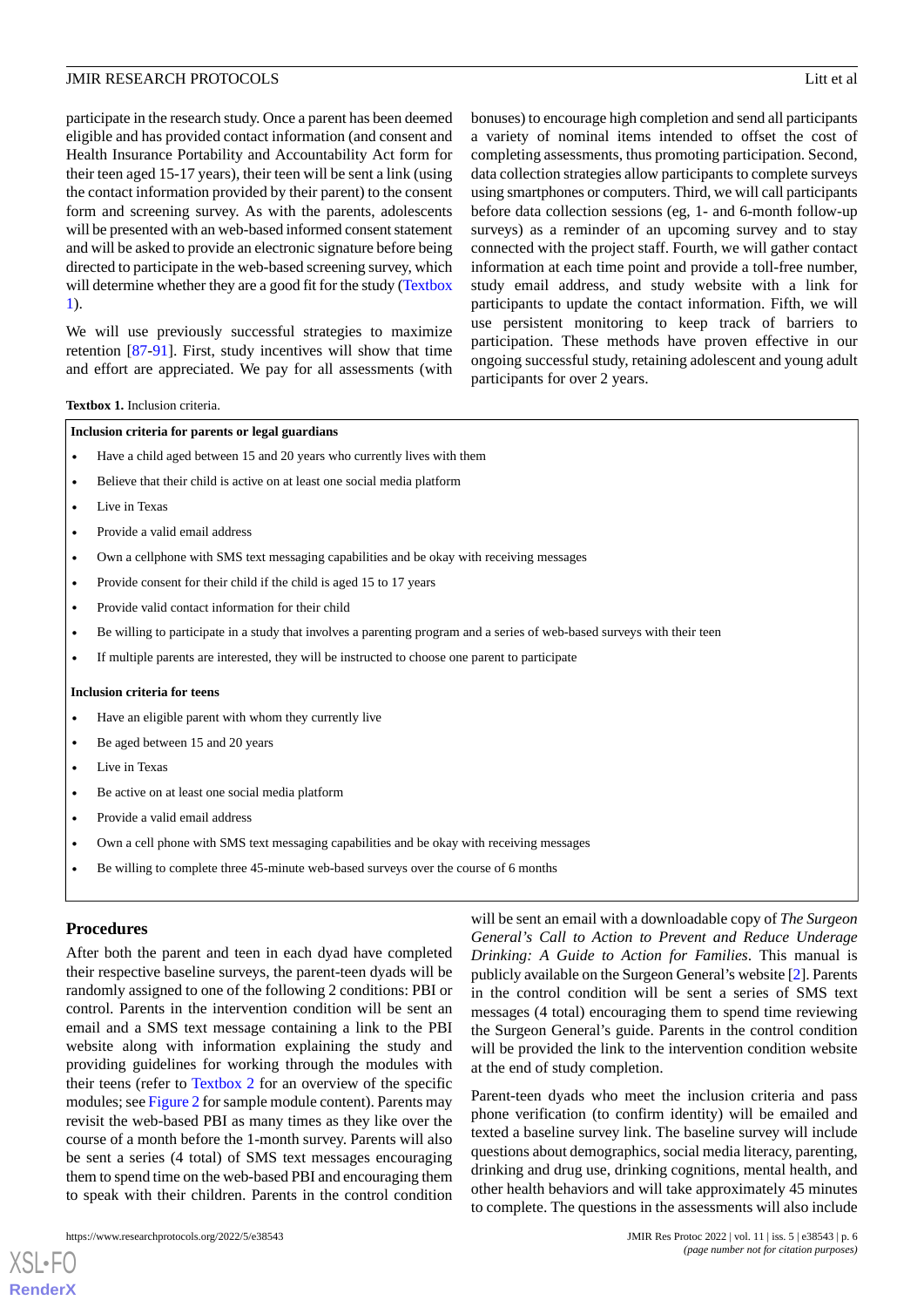topics about sexual orientation, gender identity, religion, and relationship status. For those in the intervention group, items in the 1-month follow-up survey will assess satisfaction with the intervention website. If we do not receive the completed assessment at each follow-up (baseline assessment, 1-month assessment, and 6-month assessment), we will periodically send

reminders—via email (up to 6), SMS text messages (up to 6), and phone or voicemail (up to 5). Parents and teens can earn US \$25 for the baseline assessment, US \$35 for the 1-month assessment, and US \$40 for the 6-month assessment, meaning that all participants can earn up to US \$100.

<span id="page-6-0"></span>**Textbox 2.** Parent-based intervention's modules and descriptions.

### **Module 1: communication matters**

• Parents will learn about facts and myths related to communicating with their teen as well as review tips and strategies to effectively initiate and maintain conversations.

### **Module 2: your teen's world**

Parents will gain insight into the important role of social influence on teen decision-making.

### **Module 3: talking about social media with your teen**

• Parents will learn about specific tips and strategies related to talking with their teens about their social media use.

### **Module 4: media literacy for teens**

Parents will review the importance of teaching their teens social media literacy skills and gain tips and strategies on teaching and practicing these skills.

### **Module 5: social media, alcohol, and your teens**

• Parents will be exposed to information related to the impact of alcohol content their teen may view or share on social media on their behavior and learn tips and strategies for approaching these topics with their teen.

### **Module 6: social media and other health risk behaviors**

• This module will review other concerns (drug use, sexual behavior, mental health, and cyberbullying) that parents may also want to discuss with their teens.

### **Module 7: closing thoughts**

• A summary of topics covered and final tips and strategies will be provided.

### **Module 8: resources**

• Additional resources related to the topics discussed across all modules are available here.

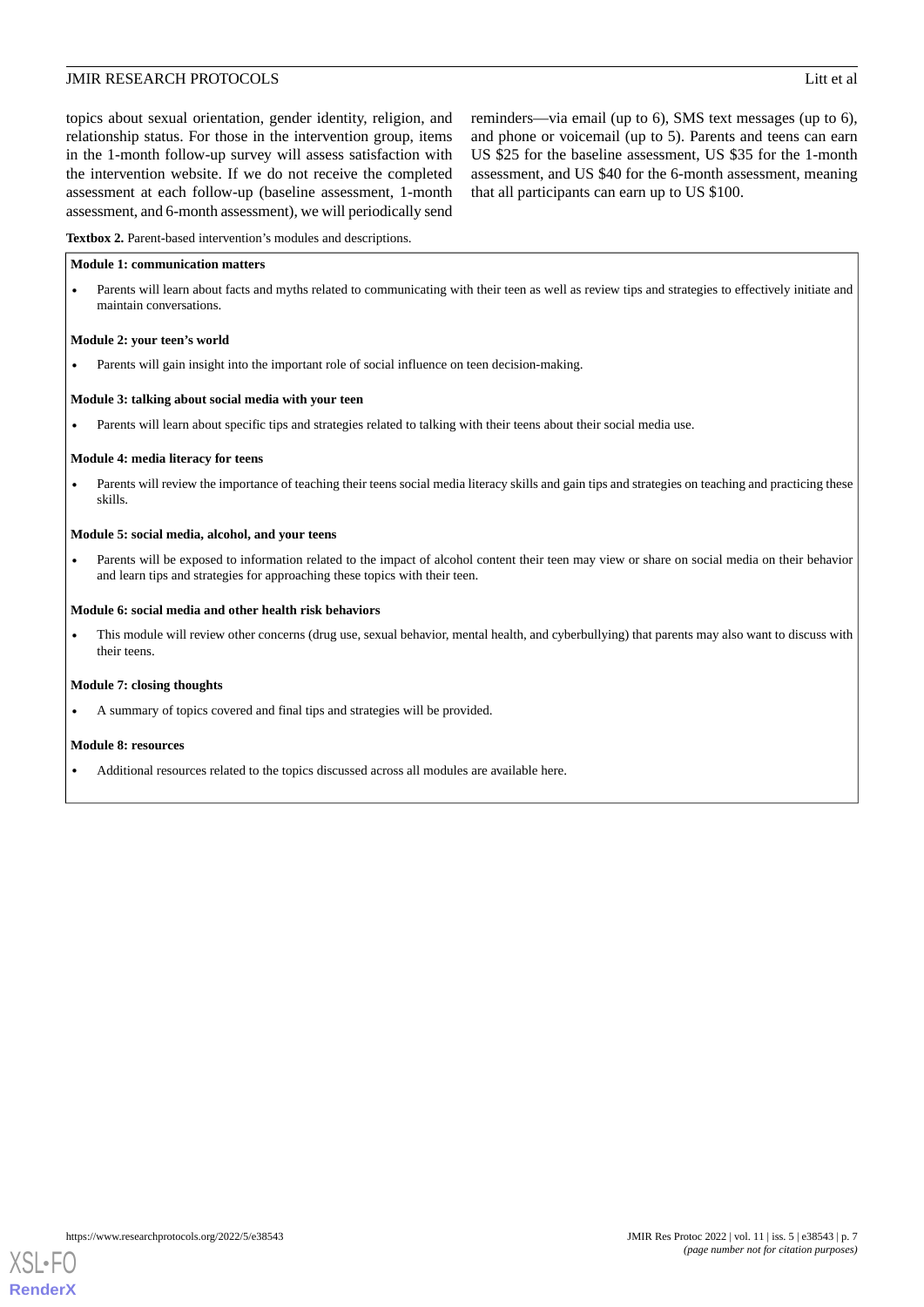<span id="page-7-0"></span>**Figure 2.** Sample module content.

# Module 5: Social Media, Alcohol, and Your Teen

#### **Expected Completion Time: 15 Minutes**

The goal of this module is to learn more about how frequently your teen may be viewing or sharing alcohol content on social media, to discuss the impacts of both user-generated and advertiser-generated content or rely on active versus passive influence (see Module 2 for more information on the different types of influence) on behavior and provide some tips and strategies to approaching these topics with your teen.

Even if you do not believe that your teen sees a lot of alcohol content or is unlikely to be influenced by what they see, this module is incredibly important. There is a wealth of research showing that even if your teen is not actively looking for alcohol content online, they are likely being exposed to a significant amount of alcohol content and the research shows that just viewing it is enough to increase risk for alcohol use and related negative consequences. This is even true for teens who do not yet drink! Research shows that even among non-drinkers, exposure to alcohol content on social media changes the way your teen thinks about drinking and these alcohol-related beliefs are ultimately what leads to drinking.

### **The Facts**

Â

As covered in Module 3, you also know that nearly half of teens in the US report being on social media "almost constantly". In addition, research indicates that displays of alcohol and alcohol use are incredibly common. Together, that means there are ample opportunities for teens to be exposed to alcohol content on their social media accounts. Let's go over a few facts and myths related to the relationships between alcohol use and social media

# Social Media and Alcohol Use

| Fact                                                                                                                                                                                                                                                                                                        |
|-------------------------------------------------------------------------------------------------------------------------------------------------------------------------------------------------------------------------------------------------------------------------------------------------------------|
| While only 13% of parents report that their teens are<br>influenced by seeing alcohol on social media, 75% of<br>teens say that seeing someone drinking on social media<br>has motivated them to drink.                                                                                                     |
| Studies show that posting and viewing alcohol-related<br>content on social media is associated with higher rates<br>of alcohol consumption and negative consequences.<br>Research shows that teens who are regular users of<br>social media are 5x more likely to drink alcohol.                            |
| Teens do not actively have to search for alcohol content<br>to be exposed to it on social media. Through friends,<br>celebrity influencers, or advertisers posting about<br>alcohol on social media, your child is likely seeing<br>significantly more alcohol on social media than you may<br>be aware of. |
|                                                                                                                                                                                                                                                                                                             |

### **Measures**

Behavior will be reported over lifetime (baseline) and the past month (1- and 6-month follow-up) to reduce problems with retrospective recall and overlap. All measures will be assessed at baseline and 1- and 6-month follow-up, unless otherwise noted.

## **Demographics**

[XSL](http://www.w3.org/Style/XSL)•FO **[RenderX](http://www.renderx.com/)**

Demographics will include age, biological sex, gender, race, ethnicity, height, weight, and family history characteristics.

### **Parent-Teen Relationships**

Parent-teen relationships will be evaluated in terms of parent-teen communication regarding both alcohol and social media (Cronbach  $\alpha$ =.53-.75) [\[10](#page-10-9)]. To determine the nature of parental involvement and monitoring of teens, parental monitoring will be assessed using the Parental Monitoring and

Knowledge Scale (Cronbach  $\alpha = .81$ ) [[92\]](#page-14-2) and the Parental Monitoring of Social Media measures (Cronbach  $\alpha$ =.67-.88) [[93\]](#page-14-3).

### **Social Media Use**

Both parents and teens will be asked about their own social media use by answering questions on how often they check different social media platforms, their exposure to alcohol-related social media content, their own alcohol-related communication on social media, and their motives for using social media. Parents will also report perceptions of their teen's social media use with the same questions.

### **Alcohol and Other Substance Use**

Parents and teens will be asked questions regarding their alcohol and substance use. Family history of alcohol (baseline only) as well as lifetime and past-year alcohol use (baseline only) will be assessed [\[94](#page-14-4)]. Drinking will be assessed using the Daily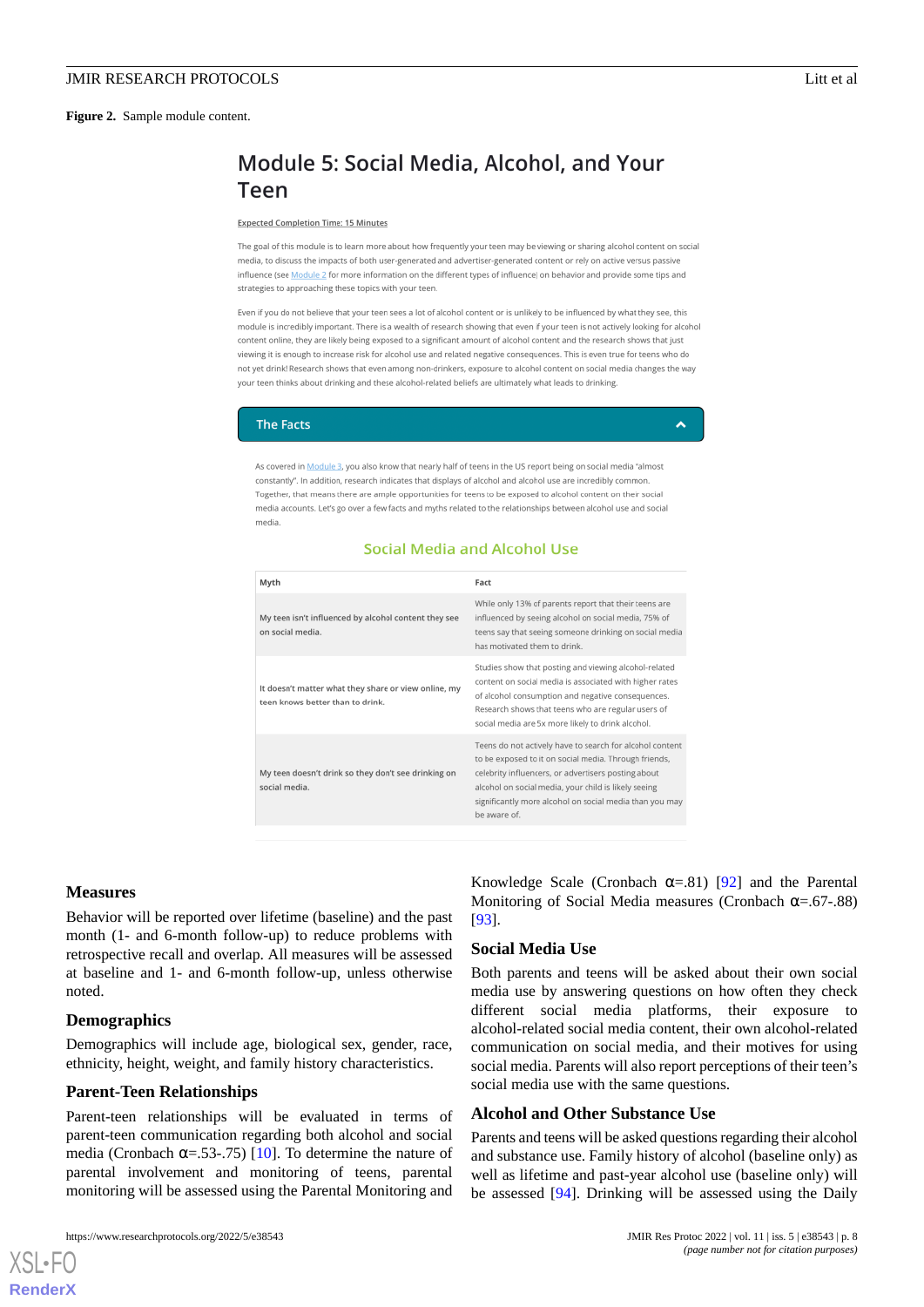Drinking Questionnaire and the Quantity Frequency Index (Cronbach  $\alpha = .73$ ) [\[95](#page-14-5)[-97](#page-14-6)] and the Alcohol Use Disorders Identification Test (Cronbach  $\alpha = .85$ ) [\[98](#page-14-7),[99\]](#page-14-8). Alcohol consequences will be assessed using the Young Adult Alcohol Consequences Questionnaire (Cronbach α=.79) [\[100](#page-14-9)]. Marijuana use will be measured using items including lifetime, past-year, and past-month marijuana use [[94\]](#page-14-4). Other substance use will be assessed for lifetime and past-month use with the Customary Drinking and Drug Use Record (Cronbach  $\alpha$ =.70-.94) [[101\]](#page-14-10).

# **Satisfaction With the Intervention**

Finally, both parents and teens in the intervention group will be asked to complete a 1-month satisfaction questionnaire related to their experience, perceptions, and interactions with the intervention website. In particular, parents will be asked how often they visited the web-based PBI and its specific modules; how they feel about the PBI and the modules in terms of acceptability (eg, acceptability of content delivery method), usability (eg, ease of viewing and interacting with PBI content), relevance (eg, relevance of material), and helpfulness (eg, finding content helpful, beneficial, and important); and whether parents would share the information in the PBI with anyone else. Both parents and teens will be asked whether they would like to have additional conversations on this topic, if they would recommend the study to others, and whether they found the program to be favorable overall.

# **Statistical Analyses**

To evaluate the pilot study proposed in this protocol, we will examine recruitment and retention rates, parents' postintervention feedback as measured at 1-month follow-up (ie, accessible, usable, convenient, relevant, and helpful), teens' rates of alcohol initiation and use and alcohol-related negative consequences, and parents' and teens' reports of alcohol and social media–related communication that will provide base rates and variance in outcomes to determine adequate power for a future full-scale efficacy RCT.

*Feasibility* will be assessed by the proportion of parents who meet the inclusion criteria and enroll for the study, the proportion of teens who meet the inclusion criteria and enroll for the study, and the proportion of parents and teens who complete the social media PBI at the 1-month follow-up. Finally, the time taken to recruit our target enrollment number will also be used as an outcome of feasibility.

*Acceptability* will be assessed with parents' and teens'responses at 1 month. Acceptability will be determined by (1) the proportion of eligible parent-teen dyads enrolled, with 80% (100/125) of eligible dyads agreeing to participate; (2) the proportion of participants (both parents and teens) who find the intervention acceptable (eg, acceptability of content delivery method), usable (eg, ease of viewing and interacting with PBI content), relevant (eg, relevance of material), and helpful (eg, finding content helpful, beneficial, and important); (3) parents' and teens' ratings of individual modules in the social media PBI; (4) whether parents and teens would like to have additional conversations on this topic; (5) whether parents would share the information in the PBI with anyone else; (6) the proportion of parents and teens who would recommend the study; and (7)

 $XS$ -FO **[RenderX](http://www.renderx.com/)** the proportion of parents and teens who found the program to be favorable overall. Acceptability will be specifically determined if acceptability for the social media PBI is higher than that for the control and if at least 80% of responses in each domain are rated a 4 or higher (out of 5).

This pilot will *explore treatment differences and determine preliminary effect sizes* for teens' drinking as well as parents' knowledge about alcohol and social media, and parent- and teen-reported outcomes will be analyzed in separate models. All models will have 3 repeated measures (ie, baseline and 1 and 6-month follow-up), yielding up to 300 level 1 observations (repeated measures) across 100 level 2 cases (teens or parents). Before inferential statistics, univariate and bivariate descriptive statistics will be used to assess the distributions and simple associations among the variables. Primary teen-reported outcomes are alcohol use and negative consequences (both count outcomes) as well as cognitions (attitudes, norms, and perceived vulnerability related to social media alcohol displays; all modeled as normally distributed outcomes). Primary parent-reported outcomes will be knowledge about alcohol and social media (modeled as normally distributed outcomes). Given the repeated-measures design, generalized linear mixed models [[102\]](#page-14-11) will be used. Generalized linear mixed models (ie, hierarchical generalized linear models) allow for nonnormal outcomes and missing data.

# *Results*

This research was funded in August 2019, and the pilot RCT phase was approved by the institutional review board in January 2022. Recruitment and enrollment will begin in August 2022. The findings will be published in peer-reviewed journals and presented at international, national, or regional academic and professional meetings and conferences. This study is expected to conclude in August 2023.

# *Discussion*

# **Principal Findings**

The central goal of the proposed study is to develop, refine, and pilot a web-based PBI to reduce both high-risk social media cognitions and alcohol use among adolescents. Despite PBIs for alcohol use being widely accepted as efficacious, they do not take into account the growing importance of social media. Given how much time adolescents spend on the web and that their social media behavior is linked with alcohol use, PBIs could be more efficacious by addressing these social media sources of social influence. In preparation for large-scale prevention projects, pilot studies are needed to engage and solicit input from participant populations to empirically test and establish evidence for the feasibility and acceptability of intervention protocols. As such, this study will make important strides toward developing, refining, and establishing early-stage efficacy for a web-based social media PBI that can be tested in future randomized clinical trials.

This study has the potential to open doors to future studies examining the clinical implications of an efficacious PBI to reduce alcohol use and high-risk cognitions about alcohol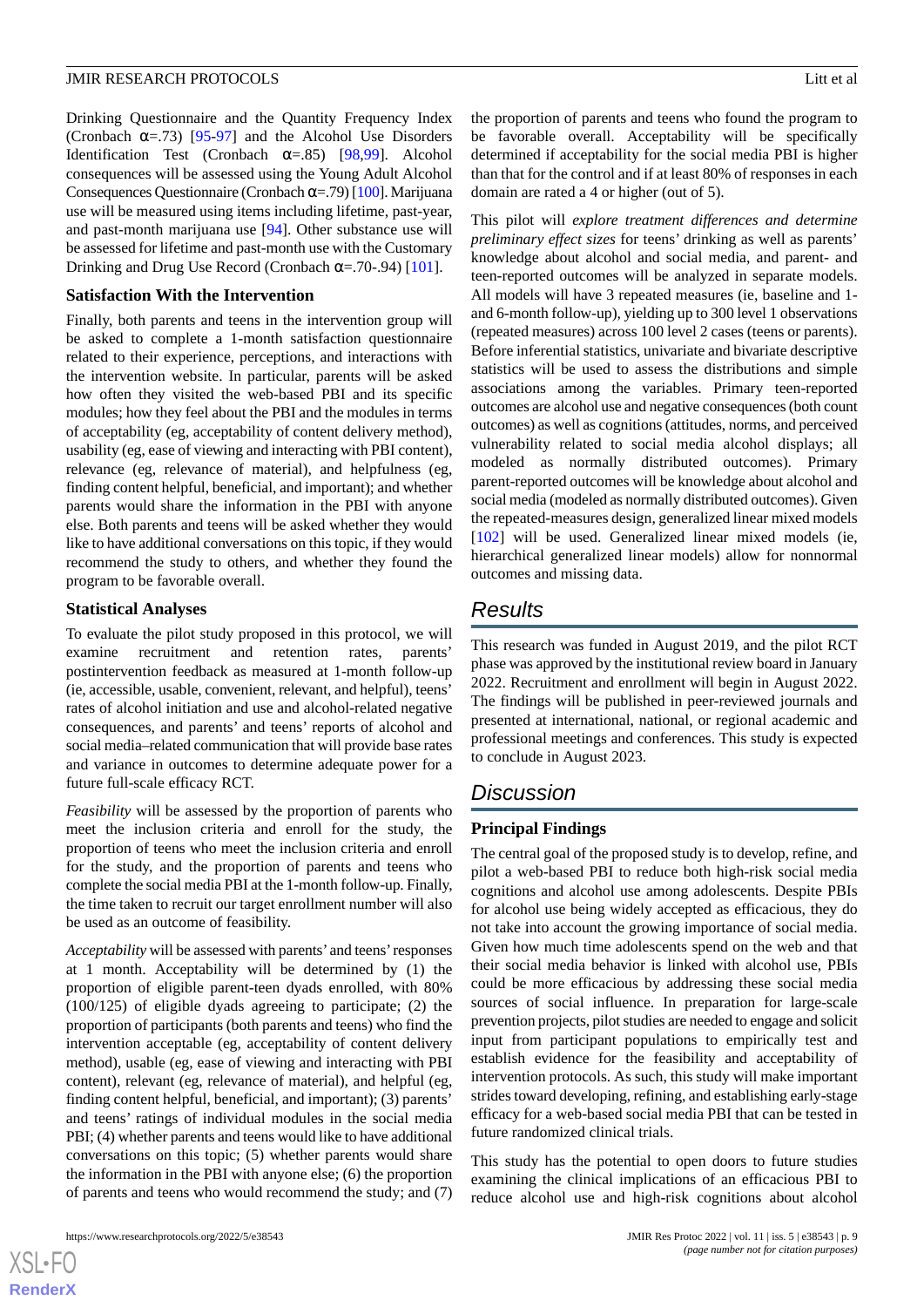displays on social media. An intervention designed to reduce an individual's risky cognitions or beliefs based on alcohol displays that they view could, in turn, reduce risk cognitions among the individual's web-based social media peer networks. Reducing these high-risk cognitions among one individual has the potential to reduce the number of displays their web-based peers view and thus potentially reduce peers'drinking cognitions and ultimately behavior. This network-based cascade of peer influence can potentially reach thousands of adolescents from only a few initial participants. Determining an efficacious way to reduce high-risk alcohol display cognitions affords future research the opportunity to make use of social network-based interventions; thus, the proposed research has great potential to serve as a catalyst for future research.

Furthermore, because the social media PBI will be designed to display appropriately on any web-enabled device, including smartphones and tablets, there is strong potential to develop an app-based product (through commercial support or a subsequent grant) that could be implemented in different contexts, such as high school or college alcohol prevention, or as a stand-alone product. The knowledge gained from testing the feasibility, acceptability, and pilot of the developed social media PBI has a significant capacity to be generalized to interventions aimed at reducing other high-risk health behaviors (eg, marijuana use and other substance use) and could provide evidence that providing more PBI modalities, as opposed to being disseminated via emailed handbooks as is current practice, leads to greater reach, sustainability, and real-world impact. The prevalence of alcohol use in underage adolescents and young adults continues to be a public health concern [[1\]](#page-10-0). People aged 12 to 20 years drink 11% of all alcohol consumed in the United States, with more than 90% of this alcohol being consumed in the form of heavy episodic drinking [\[103](#page-14-12)]. Excessive drinking is responsible for more than 4300 deaths among underage youth each year and cost the United States US \$24 billion in economic costs in 2010 [[104\]](#page-14-13). Thus, this study has a high potential to exert a sustained, powerful impact on the field of adolescent and young adult interventions for alcohol use, which remains prevalent and problematic.

In short, the proposed research has high potential for impacting the field of adolescent alcohol prevention, as it is both timely and innovative. With adolescents spending increasingly more time on social media and being exposed to more alcohol displays, and with research showing the association with increased drinking, it is imperative that interventions address the influence of social media. The proposed study is innovative, as it will be the first PBI to focus on the role of social media in adolescent alcohol use. Furthermore, because the proposed PBI will be designed to target alcohol displays as they pertain to multiple social media, not specific to any single social media, the PBI will be relevant to a wider group of adolescents as well as those who use more than one social media, and the intervention will continue to be relevant as social media come

and go in popularity among adolescents. In addition, this study is particularly innovative, as it combines efficacious interventions based on parent-teen communication with the timely addition of alcohol displays on social media. Focusing the intervention on parent delivery means that the intervention can be available to adolescents and young adults in high school or following high school graduation. Under the National Institute on Alcohol Abuse and Alcoholism's strategic plan, there is a request for research that expands screening and brief interventions to adolescent and young adult populations beyond that of 4-year college students [\[105\]](#page-14-14). Following high school, many young adults do not pursue postsecondary education or do not have access to brief interventions (as typically offered through university health centers). A PBI would allow delivery to parents of adolescents and young adults regardless of postsecondary attendance. Another particularly innovative aspect of this protocol is that unlike most PBIs that are sent to parents in a static manual format, the nature of the social media PBI (ie, the social media PBI being web-based with content and supplemented with SMS text messages) has the potential to make PBIs even more efficacious, as the parents will have continued support as they work through the social media PBI content with their teens.

# **Limitations**

No study is perfect; therefore, it is important to acknowledge potential limitations. First, a meta-analysis showed that the use of incentives to recruit for web-based research may lead to selection effects, which might impact external validity [[106\]](#page-14-15). However, considering that random assignment ensures relatively similar characteristics across study conditions, selection effects are typically not a problem for randomized trials [\[107](#page-14-16)]. Second, all data will be collected in a single state, namely, Texas. It is likely that there exist different norms for adolescent alcohol consumption in different states and in different countries, which affect actual adolescent alcohol consumption and parental communication about alcohol consumption. Hence, the results may not be generalizable, and it is important to test this protocol in different settings when moving on to large-scale testing. Finally, considering that this is a small-scale pilot study, we did not design this study to be fully powered. Nevertheless, our results will provide preliminary effect sizes to calculate the power for a subsequent full-scale RCT.

## **Conclusions**

This study addresses the critical gap in the literature that PBIs do not take into account the large role that social media plays in the lives of adolescents and in relation to their alcohol use. Therefore, the main goal of our research is to determine whether a PBI can reduce both alcohol use and risky cognitions related to alcohol displays on social media. To achieve this goal, this research will collect pilot data to determine the feasibility, acceptability, and preliminary effect sizes of the developed social media PBI.

# **Acknowledgments**

 $XS$ -FO **[RenderX](http://www.renderx.com/)**

The manuscript preparation was supported by the National Institute on Alcohol Abuse and Alcoholism (NIAAA) grant R34 AA026332 awarded to DML [\(Multimedia Appendix 1](#page-10-15)). Data collection will be supported by the NIAAA grant R34 AA026332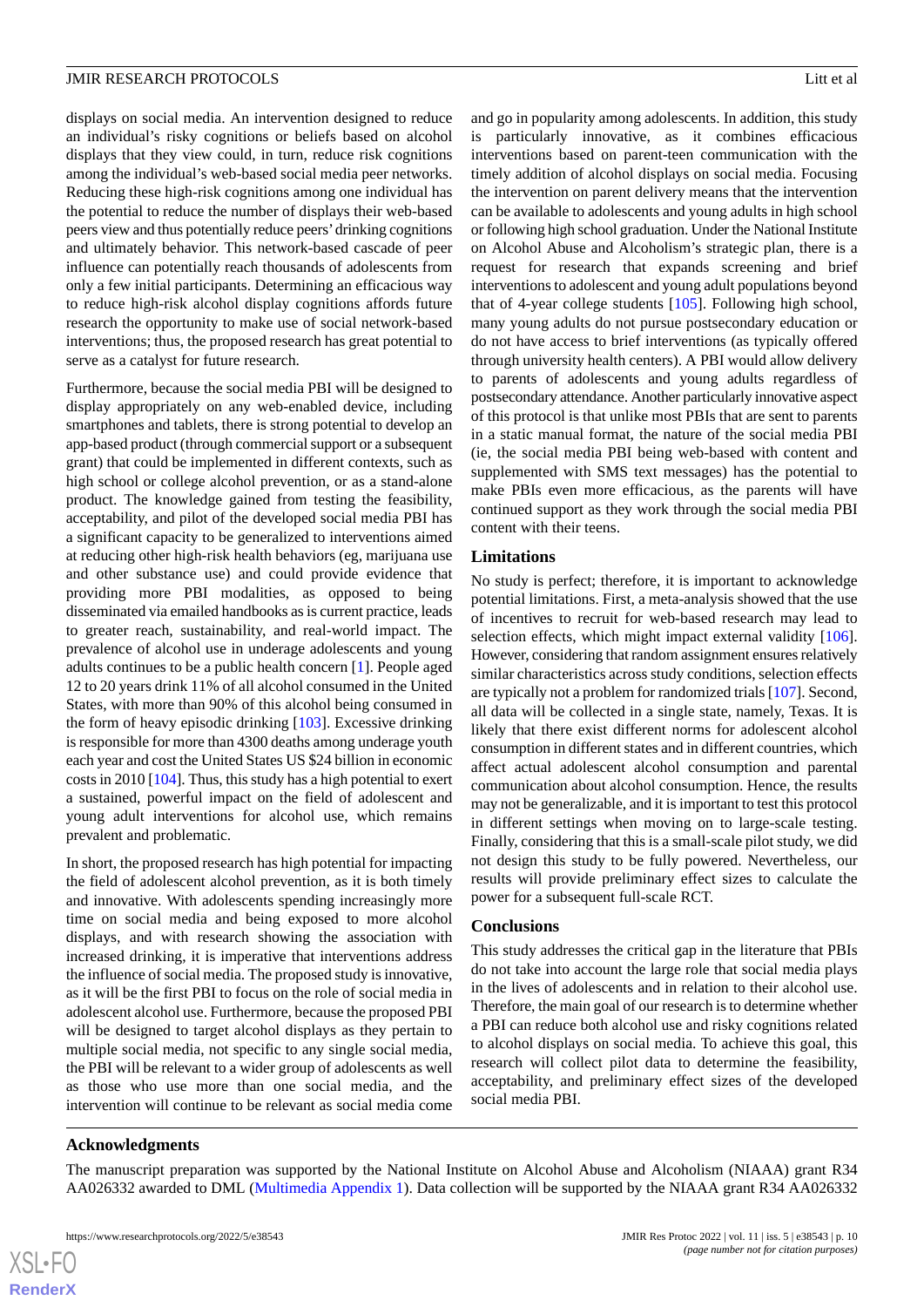awarded to DML. The content of this manuscript is solely the responsibility of the authors and does not necessarily represent the official views of the NIAAA or the National Institutes of Health.

# **Conflicts of Interest**

<span id="page-10-15"></span>None declared.

# **Multimedia Appendix 1**

Peer-reviewer report from the Epidemiology, Prevention and Behavior Research Review Subcommittee - National Institute on Alcohol Abuse and Alcoholism (NIAAA) Initial Review Group (National Institutes of Health, USA). [[PDF File \(Adobe PDF File\), 196 KB](https://jmir.org/api/download?alt_name=resprot_v11i5e38543_app1.pdf&filename=11670481a1b8b32c01cf80ea4bac3430.pdf)-[Multimedia Appendix 1\]](https://jmir.org/api/download?alt_name=resprot_v11i5e38543_app1.pdf&filename=11670481a1b8b32c01cf80ea4bac3430.pdf)

# <span id="page-10-0"></span>**References**

- <span id="page-10-1"></span>1. Kann L, Kinchen S, Shanklin SL, Flint KH, Kawkins J, Harris WA, Centers for Disease Control and Prevention (CDC). Youth risk behavior surveillance--United States, 2013. MMWR Suppl 2014 Jun 13;63(4):1-168. [Medline: [24918634\]](http://www.ncbi.nlm.nih.gov/entrez/query.fcgi?cmd=Retrieve&db=PubMed&list_uids=24918634&dopt=Abstract)
- <span id="page-10-2"></span>2. The Surgeon General's call to action to prevent and reduce underage drinking. U.S. Department of Health and Human Services. 2007. URL: <http://www.surgeongeneral.gov/topics/underagedrinking/calltoaction.pdf> [accessed 2022-02-22]
- <span id="page-10-3"></span>3. Underage drinking. National Institute on Alcohol Abuse and Alcoholism. 2021. URL: [https://www.niaaa.nih.gov/sites/](https://www.niaaa.nih.gov/sites/default/files/publications/NIAAA_Underage_Drinking_1.pdf) [default/files/publications/NIAAA\\_Underage\\_Drinking\\_1.pdf](https://www.niaaa.nih.gov/sites/default/files/publications/NIAAA_Underage_Drinking_1.pdf) [accessed 2022-03-08]
- <span id="page-10-4"></span>4. Behavioral health trends in the United States: Results from the 2014 National Survey on Drug Use and Health. Center for Behavioral Health Statistics and Quality. 2015. URL: [https://www.samhsa.gov/data/sites/default/files/NSDUH-FRR1-2014/](https://www.samhsa.gov/data/sites/default/files/NSDUH-FRR1-2014/NSDUH-FRR1-2014.pdf) [NSDUH-FRR1-2014.pdf](https://www.samhsa.gov/data/sites/default/files/NSDUH-FRR1-2014/NSDUH-FRR1-2014.pdf) [accessed 2022-02-22]
- <span id="page-10-5"></span>5. Monitoring the Future Survey: High school and youth trends. National Institute on Drug Abuse. 2016. URL: [https://www.](https://www.drugabuse.gov/publications/drugfacts/monitoring-future-survey-high-school-youth-trends) [drugabuse.gov/publications/drugfacts/monitoring-future-survey-high-school-youth-trends](https://www.drugabuse.gov/publications/drugfacts/monitoring-future-survey-high-school-youth-trends) [accessed 2017-01-17]
- <span id="page-10-6"></span>6. Healthy People 2030: SU-04 - Reduce the proportion of adolescents who drank alcohol in the past month. U.S. Department of Health and Human Services: Healthy People 2030. 2020. URL: [https://health.gov/healthypeople/objectives-and-data/](https://health.gov/healthypeople/objectives-and-data/browse-objectives/drug-and-alcohol-use/reduce-proportion-adolescents-who-drank-alcohol-past-month-su-04) [browse-objectives/drug-and-alcohol-use/reduce-proportion-adolescents-who-drank-alcohol-past-month-su-04](https://health.gov/healthypeople/objectives-and-data/browse-objectives/drug-and-alcohol-use/reduce-proportion-adolescents-who-drank-alcohol-past-month-su-04) [accessed 2022-02-22]
- <span id="page-10-7"></span>7. Currie CN, Zanotti C, Morgan A, Currie D, de Looze M, Roberts C, et al. Health policy for children and adolescents, No. 6 - Social determinants of health and well-being among young people - Health Behaviour in School-Aged Children (HBSC) Study: International Report from The 2009/2010 Survey. World Health Organization, Europe. 2012. URL: [https://www.](https://www.euro.who.int/__data/assets/pdf_file/0003/163857/Social-determinants-of-health-and-well-being-among-young-people.pdf) [euro.who.int/\\_\\_data/assets/pdf\\_file/0003/163857/Social-determinants-of-health-and-well-being-among-young-people.pdf](https://www.euro.who.int/__data/assets/pdf_file/0003/163857/Social-determinants-of-health-and-well-being-among-young-people.pdf) [accessed 2022-02-22]
- <span id="page-10-9"></span><span id="page-10-8"></span>8. Steinberg L. We know some things: parent-adolescent relationships in retrospect and prospect. J Res Adolesc 2001 Mar;11(1):1-19. [doi: [10.1111/1532-7795.00001](http://dx.doi.org/10.1111/1532-7795.00001)]
- <span id="page-10-10"></span>9. Steinberg L. Clinical adolescent psychology: what it is, and what it needs to be. J Consult Clin Psychol 2002 Feb;70(1):124-128. [doi: [10.1037//0022-006x.70.1.124](http://dx.doi.org/10.1037//0022-006x.70.1.124)] [Medline: [11860038](http://www.ncbi.nlm.nih.gov/entrez/query.fcgi?cmd=Retrieve&db=PubMed&list_uids=11860038&dopt=Abstract)]
- <span id="page-10-11"></span>10. Turrisi R, Padilla KK, Wiersma KA. College student drinking: an examination of theoretical models of drinking tendencies in freshmen and upperclassmen. J Stud Alcohol 2000 Jul;61(4):598-602. [doi: [10.15288/jsa.2000.61.598\]](http://dx.doi.org/10.15288/jsa.2000.61.598) [Medline: [10928730](http://www.ncbi.nlm.nih.gov/entrez/query.fcgi?cmd=Retrieve&db=PubMed&list_uids=10928730&dopt=Abstract)]
- 11. Jaccard J, Levitz N. Counseling adolescents about contraception: towards the development of an evidence-based protocol for contraceptive counselors. J Adolesc Health 2013 Apr;52(4 Suppl):S6-13. [doi: [10.1016/j.jadohealth.2013.01.018](http://dx.doi.org/10.1016/j.jadohealth.2013.01.018)] [Medline: [23535060](http://www.ncbi.nlm.nih.gov/entrez/query.fcgi?cmd=Retrieve&db=PubMed&list_uids=23535060&dopt=Abstract)]
- <span id="page-10-14"></span>12. Ichiyama MA, Fairlie AM, Wood MD, Turrisi R, Francis DP, Ray AE, et al. A randomized trial of a parent-based intervention on drinking behavior among incoming college freshmen. J Stud Alcohol Drugs Suppl 2009 Jul(16):67-76 [[FREE Full text](http://europepmc.org/abstract/MED/19538914)] [doi: [10.15288/jsads.2009.s16.67\]](http://dx.doi.org/10.15288/jsads.2009.s16.67) [Medline: [19538914](http://www.ncbi.nlm.nih.gov/entrez/query.fcgi?cmd=Retrieve&db=PubMed&list_uids=19538914&dopt=Abstract)]
- <span id="page-10-12"></span>13. Testa M, Hoffman JH, Livingston JA, Turrisi R. Preventing college women's sexual victimization through parent based intervention: a randomized controlled trial. Prev Sci 2010 Sep;11(3):308-318 [\[FREE Full text\]](http://europepmc.org/abstract/MED/20169410) [doi: [10.1007/s11121-010-0168-3\]](http://dx.doi.org/10.1007/s11121-010-0168-3) [Medline: [20169410](http://www.ncbi.nlm.nih.gov/entrez/query.fcgi?cmd=Retrieve&db=PubMed&list_uids=20169410&dopt=Abstract)]
- <span id="page-10-13"></span>14. Turrisi R, Jaccard J, Taki R, Dunnam H, Grimes J. Examination of the short-term efficacy of a parent intervention to reduce college student drinking tendencies. Psychol Addict Behav 2001 Dec;15(4):366-372. [doi: [10.1037//0893-164x.15.4.366\]](http://dx.doi.org/10.1037//0893-164x.15.4.366) [Medline: [11767270](http://www.ncbi.nlm.nih.gov/entrez/query.fcgi?cmd=Retrieve&db=PubMed&list_uids=11767270&dopt=Abstract)]
- 15. Turrisi R, Abar C, Mallett KA, Jaccard J. An examination of the mediational effects of cognitive and attitudinal factors of a parent intervention to reduce college drinking. J Appl Soc Psychol 2010 Oct 01;40(10):2500-2526 [\[FREE Full text](http://europepmc.org/abstract/MED/21318080)] [doi: [10.1111/j.1559-1816.2010.00668.x\]](http://dx.doi.org/10.1111/j.1559-1816.2010.00668.x) [Medline: [21318080\]](http://www.ncbi.nlm.nih.gov/entrez/query.fcgi?cmd=Retrieve&db=PubMed&list_uids=21318080&dopt=Abstract)
- 16. Lenhart A, Duggan M, Perrin A, Stepler R, Rainie L, Parker K. Pew Research Center. 2015 Apr 9. URL: [https://www.](https://www.pewresearch.org/internet/2015/04/09/teens-social-media-technology-2015/) [pewresearch.org/internet/2015/04/09/teens-social-media-technology-2015/](https://www.pewresearch.org/internet/2015/04/09/teens-social-media-technology-2015/) [accessed 2022-02-22]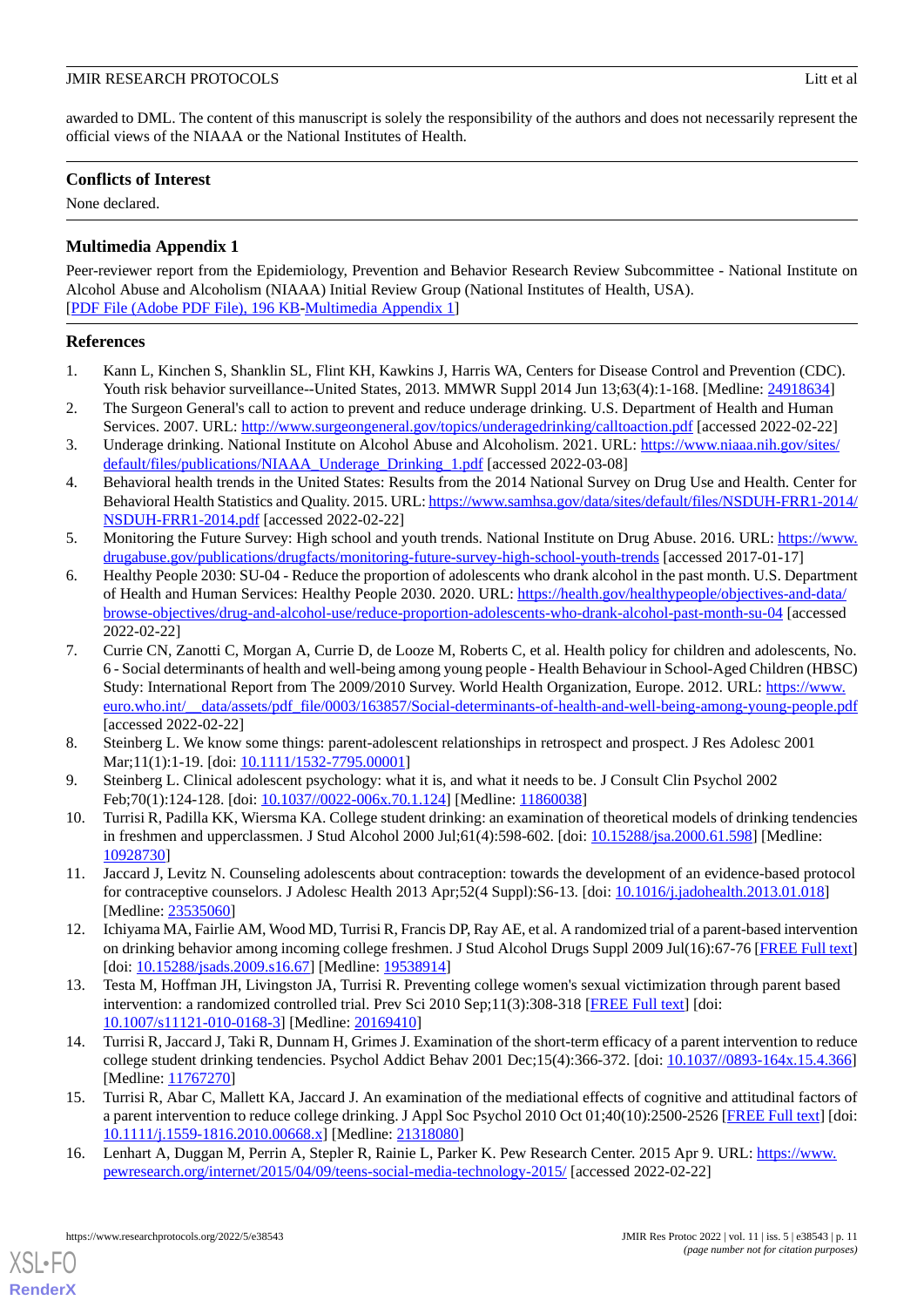- <span id="page-11-0"></span>17. Cavazos-Rehg PA, Krauss MJ, Sowles SJ, Bierut LJ. "Hey everyone, I'm drunk." An evaluation of drinking-related Twitter chatter. J Stud Alcohol Drugs 2015 Jul;76(4):635-643 [[FREE Full text](http://europepmc.org/abstract/MED/26098041)] [doi: [10.15288/jsad.2015.76.635](http://dx.doi.org/10.15288/jsad.2015.76.635)] [Medline: [26098041](http://www.ncbi.nlm.nih.gov/entrez/query.fcgi?cmd=Retrieve&db=PubMed&list_uids=26098041&dopt=Abstract)]
- <span id="page-11-1"></span>18. Hendriks H, Van den Putte B, Gebhardt WA, Moreno MA. Social drinking on social media: content analysis of the social aspects of alcohol-related posts on Facebook and Instagram. J Med Internet Res 2018 Jun 22;20(6):e226 [\[FREE Full text](https://www.jmir.org/2018/6/e226/)] [doi: [10.2196/jmir.9355\]](http://dx.doi.org/10.2196/jmir.9355) [Medline: [29934290\]](http://www.ncbi.nlm.nih.gov/entrez/query.fcgi?cmd=Retrieve&db=PubMed&list_uids=29934290&dopt=Abstract)
- <span id="page-11-16"></span><span id="page-11-2"></span>19. Litt DM, Stock ML. Adolescent alcohol-related risk cognitions: the roles of social norms and social networking sites. Psychol Addict Behav 2011 Dec;25(4):708-713. [doi: [10.1037/a0024226](http://dx.doi.org/10.1037/a0024226)] [Medline: [21644803](http://www.ncbi.nlm.nih.gov/entrez/query.fcgi?cmd=Retrieve&db=PubMed&list_uids=21644803&dopt=Abstract)]
- <span id="page-11-18"></span>20. Moreno MA, Christakis DA, Egan KG, Brockman LN, Becker T. Associations between displayed alcohol references on Facebook and problem drinking among college students. Arch Pediatr Adolesc Med 2012 Feb;166(2):157-163 [\[FREE Full](http://europepmc.org/abstract/MED/21969360) [text](http://europepmc.org/abstract/MED/21969360)] [doi: [10.1001/archpediatrics.2011.180\]](http://dx.doi.org/10.1001/archpediatrics.2011.180) [Medline: [21969360\]](http://www.ncbi.nlm.nih.gov/entrez/query.fcgi?cmd=Retrieve&db=PubMed&list_uids=21969360&dopt=Abstract)
- <span id="page-11-19"></span>21. Geusens F, Bigman-Galimore CA, Beullens K. A cross-cultural comparison of the processes underlying the associations between sharing of and exposure to alcohol references and drinking intentions. New Media Soc 2020 Jan 1;22(1):49-69. [doi: [10.1177/1461444819860057](http://dx.doi.org/10.1177/1461444819860057)]
- <span id="page-11-17"></span>22. Geusens F, Beullens K. The association between social networking sites and alcohol abuse among Belgian adolescents. J Media Psychol 2018 Oct 30;30(4):207-216. [doi: [10.1027/1864-1105/a000196\]](http://dx.doi.org/10.1027/1864-1105/a000196)
- <span id="page-11-3"></span>23. Litt DM, Lewis MA, Spiro ES, Aulck L, Waldron KA, Head-Corliss MK, et al. #drunktwitter: examining the relations between alcohol-related Twitter content and alcohol willingness and use among underage young adults. Drug Alcohol Depend 2018 Dec 01;193:75-82 [[FREE Full text](http://europepmc.org/abstract/MED/30343237)] [doi: [10.1016/j.drugalcdep.2018.08.021](http://dx.doi.org/10.1016/j.drugalcdep.2018.08.021)] [Medline: [30343237\]](http://www.ncbi.nlm.nih.gov/entrez/query.fcgi?cmd=Retrieve&db=PubMed&list_uids=30343237&dopt=Abstract)
- <span id="page-11-4"></span>24. Curtis BL, Lookatch SJ, Ramo DE, McKay JR, Feinn RS, Kranzler HR. Meta-analysis of the association of alcohol-related social media use with alcohol consumption and alcohol-related problems in adolescents and young adults. Alcohol Clin Exp Res 2018 Jun;42(6):978-986 [\[FREE Full text\]](http://europepmc.org/abstract/MED/29786874) [doi: [10.1111/acer.13642\]](http://dx.doi.org/10.1111/acer.13642) [Medline: [29786874\]](http://www.ncbi.nlm.nih.gov/entrez/query.fcgi?cmd=Retrieve&db=PubMed&list_uids=29786874&dopt=Abstract)
- <span id="page-11-6"></span><span id="page-11-5"></span>25. Jiow HJ, Lim SS, Lin J. Level up! Refreshing parental mediation theory for our digital media landscape. Commun Theor 2016 Nov 22;27(3):309-328. [doi: [10.1111/comt.12109](http://dx.doi.org/10.1111/comt.12109)]
- 26. Kuntsche S, Kuntsche E. Parent-based interventions for preventing or reducing adolescent substance use a systematic literature review. Clin Psychol Rev 2016 Apr;45:89-101. [doi: [10.1016/j.cpr.2016.02.004](http://dx.doi.org/10.1016/j.cpr.2016.02.004)] [Medline: [27111301\]](http://www.ncbi.nlm.nih.gov/entrez/query.fcgi?cmd=Retrieve&db=PubMed&list_uids=27111301&dopt=Abstract)
- <span id="page-11-7"></span>27. Turrisi R, Mallett KA, Cleveland MJ, Varvil-Weld L, Abar C, Scaglione N, et al. Evaluation of timing and dosage of a parent-based intervention to minimize college students' alcohol consumption. J Stud Alcohol Drugs 2013 Jan;74(1):30-40 [[FREE Full text](http://europepmc.org/abstract/MED/23200148)] [doi: [10.15288/jsad.2013.74.30](http://dx.doi.org/10.15288/jsad.2013.74.30)] [Medline: [23200148](http://www.ncbi.nlm.nih.gov/entrez/query.fcgi?cmd=Retrieve&db=PubMed&list_uids=23200148&dopt=Abstract)]
- 28. Bolland KA, Bolland JM, Tomek S, Devereaux RS, Mrug S, Wimberly JC. Trajectories of adolescent alcohol use by gender and early initiation status. Youth Soc 2013 Feb 25;48(1):3-32. [doi: [10.1177/0044118x13475639\]](http://dx.doi.org/10.1177/0044118x13475639)
- 29. Eaton DK, Kann L, Kinchen S, Shanklin S, Flint KH, Hawkins J, Centers for Disease Control and Prevention (CDC). Youth risk behavior surveillance - United States, 2011. MMWR Surveill Summ 2012 Jun 08;61(4):1-162 [[FREE Full text\]](https://www.cdc.gov/mmwr/preview/mmwrhtml/ss6104a1.htm) [Medline: [22673000](http://www.ncbi.nlm.nih.gov/entrez/query.fcgi?cmd=Retrieve&db=PubMed&list_uids=22673000&dopt=Abstract)]
- <span id="page-11-10"></span><span id="page-11-9"></span>30. Grant BF, Dawson DA. Age at onset of alcohol use and its association with DSM-IV alcohol abuse and dependence: results from the National Longitudinal Alcohol Epidemiologic Survey. J Subst Abuse 1997;9:103-110. [doi: [10.1016/s0899-3289\(97\)90009-2](http://dx.doi.org/10.1016/s0899-3289(97)90009-2)] [Medline: [9494942\]](http://www.ncbi.nlm.nih.gov/entrez/query.fcgi?cmd=Retrieve&db=PubMed&list_uids=9494942&dopt=Abstract)
- <span id="page-11-8"></span>31. Hingson R, Heeren T, Levenson S, Jamanka A, Voas R. Age of drinking onset, driving after drinking, and involvement in alcohol related motor-vehicle crashes. Accid Anal Prev 2002 Jan;34(1):85-92. [doi: [10.1016/s0001-4575\(01\)00002-1](http://dx.doi.org/10.1016/s0001-4575(01)00002-1)] [Medline: [11789578](http://www.ncbi.nlm.nih.gov/entrez/query.fcgi?cmd=Retrieve&db=PubMed&list_uids=11789578&dopt=Abstract)]
- <span id="page-11-11"></span>32. Hingson RW, Heeren T, Winter MR. Age at drinking onset and alcohol dependence: age at onset, duration, and severity. Arch Pediatr Adolesc Med 2006 Jul;160(7):739-746. [doi: [10.1001/archpedi.160.7.739](http://dx.doi.org/10.1001/archpedi.160.7.739)] [Medline: [16818840](http://www.ncbi.nlm.nih.gov/entrez/query.fcgi?cmd=Retrieve&db=PubMed&list_uids=16818840&dopt=Abstract)]
- <span id="page-11-12"></span>33. Hingson R, Heeren T, Zakocs R, Winter M, Wechsler H. Age of first intoxication, heavy drinking, driving after drinking and risk of unintentional injury among U.S. college students. J Stud Alcohol 2003 Jan;64(1):23-31. [doi: [10.15288/jsa.2003.64.23](http://dx.doi.org/10.15288/jsa.2003.64.23)] [Medline: [12608480](http://www.ncbi.nlm.nih.gov/entrez/query.fcgi?cmd=Retrieve&db=PubMed&list_uids=12608480&dopt=Abstract)]
- <span id="page-11-14"></span><span id="page-11-13"></span>34. Larimer ME, Lee CM, Kilmer JR, Fabiano PM, Stark CB, Geisner IM, et al. Personalized mailed feedback for college drinking prevention: a randomized clinical trial. J Consult Clin Psychol 2007 Apr;75(2):285-293 [[FREE Full text](http://europepmc.org/abstract/MED/17469886)] [doi: [10.1037/0022-006X.75.2.285\]](http://dx.doi.org/10.1037/0022-006X.75.2.285) [Medline: [17469886\]](http://www.ncbi.nlm.nih.gov/entrez/query.fcgi?cmd=Retrieve&db=PubMed&list_uids=17469886&dopt=Abstract)
- <span id="page-11-15"></span>35. Walters ST, Vader AM, Harris TR. A controlled trial of Web-based feedback for heavy drinking college students. Prev Sci 2007 Mar;8(1):83-88. [doi: [10.1007/s11121-006-0059-9\]](http://dx.doi.org/10.1007/s11121-006-0059-9) [Medline: [17136461\]](http://www.ncbi.nlm.nih.gov/entrez/query.fcgi?cmd=Retrieve&db=PubMed&list_uids=17136461&dopt=Abstract)
- 36. Offord DR. Selection of levels of prevention. Addict Behav 2000;25(6):833-842. [doi: [10.1016/s0306-4603\(00\)00132-5](http://dx.doi.org/10.1016/s0306-4603(00)00132-5)] [Medline: [11125774](http://www.ncbi.nlm.nih.gov/entrez/query.fcgi?cmd=Retrieve&db=PubMed&list_uids=11125774&dopt=Abstract)]
- 37. Masten AS, Shaffer A. How families matter in child development: reflections from research on risk and resilience. In: Clarke-Stewart A, Dunn J, editors. Families Count: Effects on Child and Adolescent Development. Cambridge, MA, USA: Cambridge University Press; 2006:5-25.
- 38. Barnes GM, Hoffman JH, Welte JW, Farrell MP, Dintcheff BA. Effects of parental monitoring and peer deviance on substance use and delinquency. J Marriage Fam 2006 Nov;68(4):1084-1104 [\[FREE Full text\]](http://europepmc.org/abstract/MED/23398758) [doi: [10.1111/j.1741-3737.2006.00315.x\]](http://dx.doi.org/10.1111/j.1741-3737.2006.00315.x)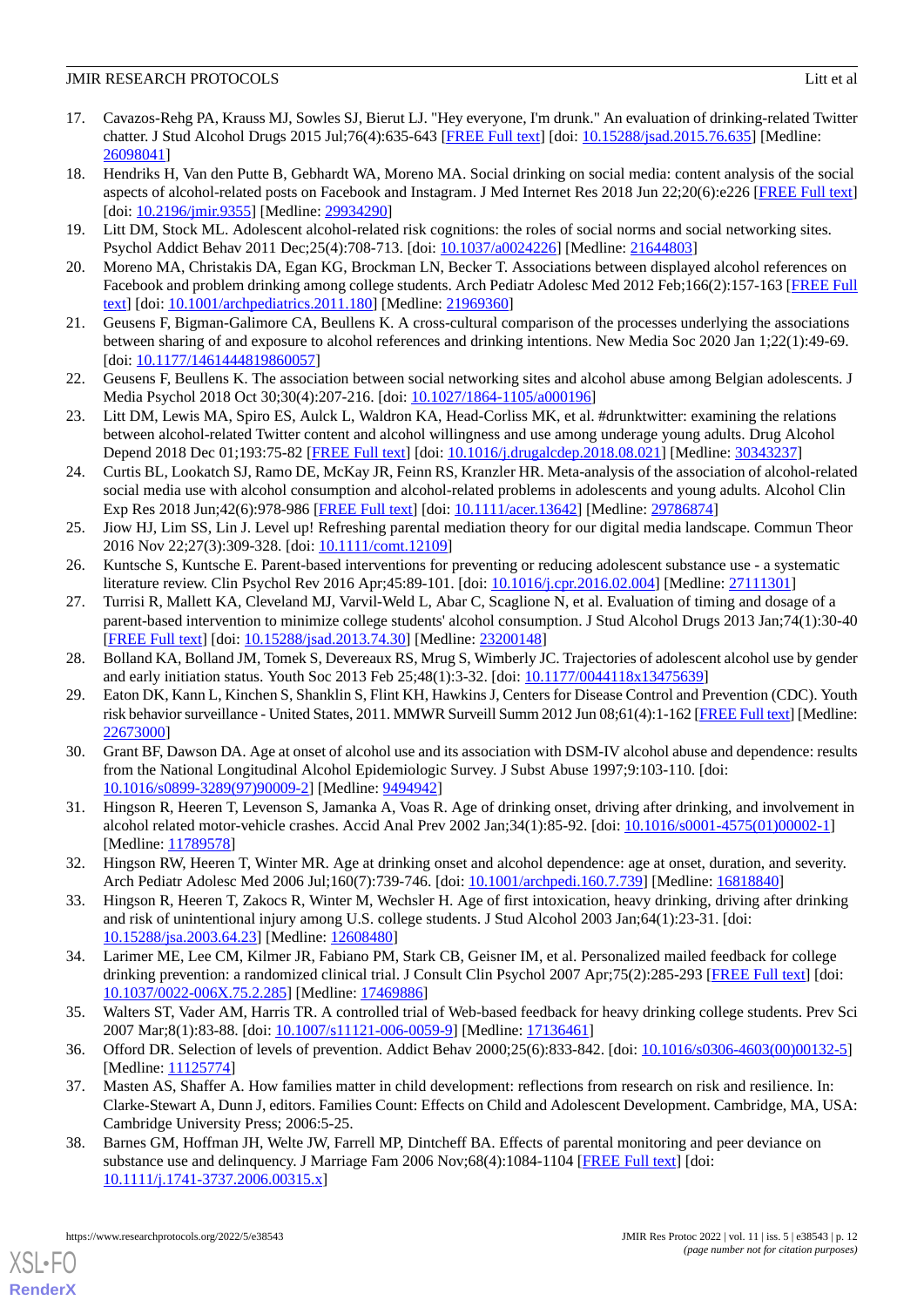- 39. Beck KH, Boyle JR, Boekeloo BO. Parental monitoring and adolescent drinking: results of a 12-month follow-up. Am J Health Behav 2004;28(3):272-279. [doi: [10.5993/ajhb.28.3.8](http://dx.doi.org/10.5993/ajhb.28.3.8)] [Medline: [15152886\]](http://www.ncbi.nlm.nih.gov/entrez/query.fcgi?cmd=Retrieve&db=PubMed&list_uids=15152886&dopt=Abstract)
- <span id="page-12-0"></span>40. van der Vorst H, Engels RC, Meeus W, Deković M. The impact of alcohol-specific rules, parental norms about early drinking and parental alcohol use on adolescents' drinking behavior. J Child Psychol Psychiatry 2006 Dec;47(12):1299-1306. [doi: [10.1111/j.1469-7610.2006.01680.x](http://dx.doi.org/10.1111/j.1469-7610.2006.01680.x)] [Medline: [17176385](http://www.ncbi.nlm.nih.gov/entrez/query.fcgi?cmd=Retrieve&db=PubMed&list_uids=17176385&dopt=Abstract)]
- <span id="page-12-2"></span><span id="page-12-1"></span>41. Ary DV, Tildesley E, Hops H, Andrews J. The influence of parent, sibling, and peer modeling and attitudes on adolescent use of alcohol. Int J Addict 1993 Jul;28(9):853-880. [doi: [10.3109/10826089309039661\]](http://dx.doi.org/10.3109/10826089309039661) [Medline: [8359945\]](http://www.ncbi.nlm.nih.gov/entrez/query.fcgi?cmd=Retrieve&db=PubMed&list_uids=8359945&dopt=Abstract)
- <span id="page-12-3"></span>42. Hawkins JD, Catalano RF, Miller JY. Risk and protective factors for alcohol and other drug problems in adolescence and early adulthood: implications for substance abuse prevention. Psychol Bull 1992 Jul;112(1):64-105. [doi: [10.1037/0033-2909.112.1.64\]](http://dx.doi.org/10.1037/0033-2909.112.1.64) [Medline: [1529040](http://www.ncbi.nlm.nih.gov/entrez/query.fcgi?cmd=Retrieve&db=PubMed&list_uids=1529040&dopt=Abstract)]
- 43. Andrews JA, Hops H, Duncan SC. Adolescent modeling of parent substance use: the moderating effect of the relationship with the parent. J Fam Psychol 1997;11(3):259-270. [doi: [10.1037/0893-3200.11.3.259](http://dx.doi.org/10.1037/0893-3200.11.3.259)]
- <span id="page-12-4"></span>44. Kafka RR, London P. Communication in relationships and adolescent substance use: the influence of parents and friends. Adolescence 1991;26(103):587-598. [Medline: [1962542\]](http://www.ncbi.nlm.nih.gov/entrez/query.fcgi?cmd=Retrieve&db=PubMed&list_uids=1962542&dopt=Abstract)
- <span id="page-12-5"></span>45. Walden B, McGue M, Lacono WG, Burt SA, Elkins I. Identifying shared environmental contributions to early substance use: the respective roles of peers and parents. J Abnorm Psychol 2004 Aug;113(3):440-450. [doi: [10.1037/0021-843X.113.3.440\]](http://dx.doi.org/10.1037/0021-843X.113.3.440) [Medline: [15311989\]](http://www.ncbi.nlm.nih.gov/entrez/query.fcgi?cmd=Retrieve&db=PubMed&list_uids=15311989&dopt=Abstract)
- <span id="page-12-6"></span>46. Miller-Day M, Kam JA. More than just openness: developing and validating a measure of targeted parent-child communication about alcohol. Health Commun 2010 Jun;25(4):293-302 [\[FREE Full text\]](http://europepmc.org/abstract/MED/20512711) [doi: [10.1080/10410231003698952](http://dx.doi.org/10.1080/10410231003698952)] [Medline: [20512711](http://www.ncbi.nlm.nih.gov/entrez/query.fcgi?cmd=Retrieve&db=PubMed&list_uids=20512711&dopt=Abstract)]
- <span id="page-12-7"></span>47. Wood MD, Sher KJ, McGowan AK. Collegiate alcohol involvement and role attainment in early adulthood: findings from a prospective high-risk study. J Stud Alcohol 2000 Mar;61(2):278-289. [doi: [10.15288/jsa.2000.61.278](http://dx.doi.org/10.15288/jsa.2000.61.278)] [Medline: [10757139\]](http://www.ncbi.nlm.nih.gov/entrez/query.fcgi?cmd=Retrieve&db=PubMed&list_uids=10757139&dopt=Abstract)
- <span id="page-12-8"></span>48. Wood MD, Read JP, Mitchell RE, Brand NH. Do parents still matter? Parent and peer influences on alcohol involvement among recent high school graduates. Psychol Addict Behav 2004 Mar;18(1):19-30. [doi: [10.1037/0893-164X.18.1.19](http://dx.doi.org/10.1037/0893-164X.18.1.19)] [Medline: [15008682](http://www.ncbi.nlm.nih.gov/entrez/query.fcgi?cmd=Retrieve&db=PubMed&list_uids=15008682&dopt=Abstract)]
- <span id="page-12-9"></span>49. Anderson M, Jiang J. Pew Research Center. 2018 May 31. URL: [https://www.pewresearch.org/internet/2018/05/31/](https://www.pewresearch.org/internet/2018/05/31/teens-social-media-technology-2018/) [teens-social-media-technology-2018/](https://www.pewresearch.org/internet/2018/05/31/teens-social-media-technology-2018/) [accessed 2022-02-22]
- 50. Lewis M, King K, Litt D, Swanson A, Lee C. Examining daily variability in willingness to drink in relation to underage young adult alcohol use. Addict Behav 2016 Oct;61:62-67 [\[FREE Full text](http://europepmc.org/abstract/MED/27243458)] [doi: [10.1016/j.addbeh.2016.05.019](http://dx.doi.org/10.1016/j.addbeh.2016.05.019)] [Medline: [27243458](http://www.ncbi.nlm.nih.gov/entrez/query.fcgi?cmd=Retrieve&db=PubMed&list_uids=27243458&dopt=Abstract)]
- <span id="page-12-10"></span>51. Gupta H, Pettigrew S, Lam T, Tait RJ. A systematic review of the impact of exposure to Internet-based alcohol-related content on young people's alcohol use behaviours. Alcohol Alcohol 2016 Nov;51(6):763-771. [doi: [10.1093/alcalc/agw050\]](http://dx.doi.org/10.1093/alcalc/agw050) [Medline: [27522028](http://www.ncbi.nlm.nih.gov/entrez/query.fcgi?cmd=Retrieve&db=PubMed&list_uids=27522028&dopt=Abstract)]
- <span id="page-12-12"></span><span id="page-12-11"></span>52. Erevik EK, Torsheim T, Andreassen CS, Vedaa Ø, Pallesen S. Disclosure and exposure of alcohol on social media and later alcohol use: a large-scale longitudinal study. Front Psychol 2017 Nov 1;8:1934 [[FREE Full text\]](https://doi.org/10.3389/fpsyg.2017.01934) [doi: [10.3389/fpsyg.2017.01934](http://dx.doi.org/10.3389/fpsyg.2017.01934)] [Medline: [29163308\]](http://www.ncbi.nlm.nih.gov/entrez/query.fcgi?cmd=Retrieve&db=PubMed&list_uids=29163308&dopt=Abstract)
- 53. Boyle SC, LaBrie JW, Froidevaux NM, Witkovic YD. Different digital paths to the keg? How exposure to peers' alcohol-related social media content influences drinking among male and female first-year college students. Addict Behav 2016 Jun;57:21-29 [[FREE Full text](http://europepmc.org/abstract/MED/26835604)] [doi: [10.1016/j.addbeh.2016.01.011](http://dx.doi.org/10.1016/j.addbeh.2016.01.011)] [Medline: [26835604\]](http://www.ncbi.nlm.nih.gov/entrez/query.fcgi?cmd=Retrieve&db=PubMed&list_uids=26835604&dopt=Abstract)
- <span id="page-12-13"></span>54. Hebden R, Lyons AC, Goodwin I, McCreanor T. "When you add alcohol, it gets that much better": university students, alcohol consumption, and online drinking cultures. J Drug Issues 2015 Mar 22;45(2):214-226. [doi: [10.1177/0022042615575375\]](http://dx.doi.org/10.1177/0022042615575375)
- <span id="page-12-14"></span>55. McCreanor T, Lyons A, Griffin C, Goodwin I, Moewaka Barnes H, Hutton F. Youth drinking cultures, social networking and alcohol marketing: implications for public health. Crit Public Health 2013 Mar;23(1):110-120. [doi: [10.1080/09581596.2012.748883\]](http://dx.doi.org/10.1080/09581596.2012.748883)
- <span id="page-12-16"></span><span id="page-12-15"></span>56. Moreno MA, Whitehill JM. Influence of social media on alcohol use in adolescents and young adults. Alcohol Res 2014;36(1):91-100 [[FREE Full text](http://europepmc.org/abstract/MED/26259003)] [Medline: [26259003](http://www.ncbi.nlm.nih.gov/entrez/query.fcgi?cmd=Retrieve&db=PubMed&list_uids=26259003&dopt=Abstract)]
- <span id="page-12-17"></span>57. Moewaka Barnes H, McCreanor T, Goodwin I, Lyons A, Griffin C, Hutton F. Alcohol and social media: drinking and drunkenness while online. Crit Public Health 2015 Jun 26;26(1):62-76. [doi: [10.1080/09581596.2015.1058921](http://dx.doi.org/10.1080/09581596.2015.1058921)]
- <span id="page-12-18"></span>58. Pempek TA, Yermolayeva YA, Calvert SL. College students' social networking experiences on Facebook. J Appl Dev Psychol 2009 May;30(3):227-238. [doi: [10.1016/j.appdev.2008.12.010\]](http://dx.doi.org/10.1016/j.appdev.2008.12.010)
- 59. Egan KG, Moreno MA. Alcohol references on undergraduate males' Facebook profiles. Am J Mens Health 2011 Sep;5(5):413-420 [[FREE Full text](https://journals.sagepub.com/doi/10.1177/1557988310394341?url_ver=Z39.88-2003&rfr_id=ori:rid:crossref.org&rfr_dat=cr_pub%3dpubmed)] [doi: [10.1177/1557988310394341\]](http://dx.doi.org/10.1177/1557988310394341) [Medline: [21406490\]](http://www.ncbi.nlm.nih.gov/entrez/query.fcgi?cmd=Retrieve&db=PubMed&list_uids=21406490&dopt=Abstract)
- 60. Ridout B, Campbell A, Ellis L. 'Off your Face(book)': alcohol in online social identity construction and its relation to problem drinking in university students. Drug Alcohol Rev 2012 Jan;31(1):20-26. [doi: [10.1111/j.1465-3362.2010.00277.x\]](http://dx.doi.org/10.1111/j.1465-3362.2010.00277.x) [Medline: [21355935](http://www.ncbi.nlm.nih.gov/entrez/query.fcgi?cmd=Retrieve&db=PubMed&list_uids=21355935&dopt=Abstract)]
- 61. Teunissen HA, Spijkerman R, Cohen GL, Prinstein MJ, Engels RC, Scholte RH. An experimental study on the effects of peer drinking norms on adolescents' drinker prototypes. Addict Behav 2014 Jan;39(1):85-93 [\[FREE Full text\]](http://europepmc.org/abstract/MED/24104050) [doi: [10.1016/j.addbeh.2013.08.034](http://dx.doi.org/10.1016/j.addbeh.2013.08.034)] [Medline: [24104050](http://www.ncbi.nlm.nih.gov/entrez/query.fcgi?cmd=Retrieve&db=PubMed&list_uids=24104050&dopt=Abstract)]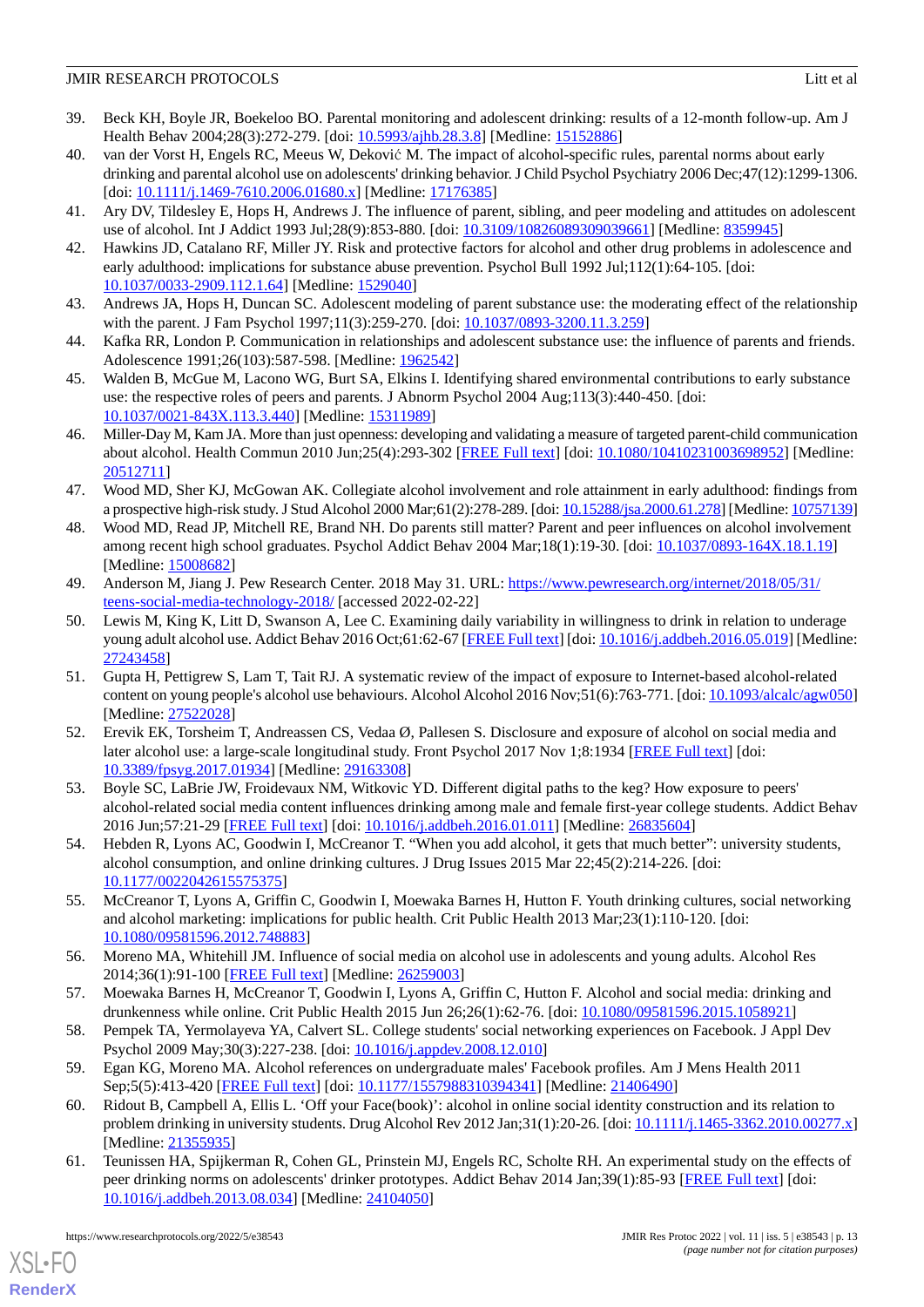- <span id="page-13-0"></span>62. Lyons AC, Goodwin I, McCreanor T, Griffin C. Social networking and young adults' drinking practices: innovative qualitative methods for health behavior research. Health Psychol 2015 Apr;34(4):293-302. [doi: [10.1037/hea0000168](http://dx.doi.org/10.1037/hea0000168)] [Medline: [25822049](http://www.ncbi.nlm.nih.gov/entrez/query.fcgi?cmd=Retrieve&db=PubMed&list_uids=25822049&dopt=Abstract)]
- <span id="page-13-2"></span><span id="page-13-1"></span>63. Niland P, Lyons AC, Goodwin I, Hutton F. 'See it doesn't look pretty does it?' Young adults' airbrushed drinking practices on Facebook. Psychol Health 2014;29(8):877-895. [doi: [10.1080/08870446.2014.893345](http://dx.doi.org/10.1080/08870446.2014.893345)] [Medline: [24527709](http://www.ncbi.nlm.nih.gov/entrez/query.fcgi?cmd=Retrieve&db=PubMed&list_uids=24527709&dopt=Abstract)]
- 64. Moreno MA, Briner LR, Williams A, Walker L, Christakis DA. Real use or "real cool": adolescents speak out about displayed alcohol references on social networking websites. J Adolesc Health 2009 Oct;45(4):420-422. [doi: [10.1016/j.jadohealth.2009.04.015](http://dx.doi.org/10.1016/j.jadohealth.2009.04.015)] [Medline: [19766949](http://www.ncbi.nlm.nih.gov/entrez/query.fcgi?cmd=Retrieve&db=PubMed&list_uids=19766949&dopt=Abstract)]
- <span id="page-13-4"></span><span id="page-13-3"></span>65. Cho CH, Cheon HJ. Children's exposure to negative Internet content: effects of family context. J Broadcast Electron Media 2010 Jun 07;49(4):488-509. [doi: [10.1207/s15506878jobem4904\\_8](http://dx.doi.org/10.1207/s15506878jobem4904_8)]
- <span id="page-13-5"></span>66. Liau AK, Khoo A, Ang PH. Parental awareness and monitoring of adolescent Internet use. Curr Psychol 2008 Aug 13;27(4):217-233. [doi: [10.1007/s12144-008-9038-6\]](http://dx.doi.org/10.1007/s12144-008-9038-6)
- <span id="page-13-6"></span>67. Sasson H, Mesch G. Parental mediation, peer norms and risky online behavior among adolescents. Comput Human Behav 2014 Apr;33:32-38. [doi: [10.1016/j.chb.2013.12.025\]](http://dx.doi.org/10.1016/j.chb.2013.12.025)
- <span id="page-13-7"></span>68. Law DM, Shapka JD, Olson BF. To control or not to control? Parenting behaviours and adolescent online aggression. Comput Human Behav 2010 Nov;26(6):1651-1656. [doi: [10.1016/j.chb.2010.06.013\]](http://dx.doi.org/10.1016/j.chb.2010.06.013)
- <span id="page-13-8"></span>69. Sorbring E, Lundin L. Mothers' and fathers' insights into teenagers' use of the Internet. New Media Soc 2012 Apr 10;14(7):1181-1197. [doi: [10.1177/1461444812440160\]](http://dx.doi.org/10.1177/1461444812440160)
- <span id="page-13-9"></span>70. Clark LS. Parental mediation theory for the digital age. Commun Theory 2011 Nov;21(4):323-343. [doi: [10.1111/j.1468-2885.2011.01391.x\]](http://dx.doi.org/10.1111/j.1468-2885.2011.01391.x)
- <span id="page-13-10"></span>71. Lwin MO, Stanaland AJ, Miyazaki AD. Protecting children's privacy online: how parental mediation strategies affect website safeguard effectiveness. J Retail 2008 Jun;84(2):205-217. [doi: [10.1016/j.jretai.2008.04.004](http://dx.doi.org/10.1016/j.jretai.2008.04.004)]
- <span id="page-13-12"></span><span id="page-13-11"></span>72. Shin W, Kang H. Adolescents' privacy concerns and information disclosure online: the role of parents and the Internet. Comput Human Behav 2016 Jan;54:114-123. [doi: [10.1016/j.chb.2015.07.062](http://dx.doi.org/10.1016/j.chb.2015.07.062)]
- <span id="page-13-13"></span>73. Fujioka Y, Weintraub Austin E. The implications of vantage point in parental mediation of television and child's attitudes toward drinking alcohol. J Broadcast Electron Media 2003 Sep;47(3):418-434. [doi: [10.1207/s15506878jobem4703\\_6](http://dx.doi.org/10.1207/s15506878jobem4703_6)]
- <span id="page-13-14"></span>74. Valkenburg PM, Piotrowski JT, Hermanns J, de Leeuw R. Developing and validating the perceived parental media mediation scale: a self-determination perspective. Hum Commun Res 2013 Jun 27;39(4):445-469. [doi: [10.1111/hcre.12010](http://dx.doi.org/10.1111/hcre.12010)]
- 75. Jenkins H. Convergence culture: Where old and new media collide. New York, NY, USA: New York University Press; Sep 1, 2008:1-308.
- <span id="page-13-16"></span><span id="page-13-15"></span>76. Enhancing child safety and online technologies: Final report of the Internet Safety Technical Task Force to the Multi-State Working Group on Social Networking of State Attorneys General of the United States. Berkman Center for Internet & Society at Harvard University. 2010. URL: [https://cyber.harvard.edu/sites/cyber.law.harvard.edu/files/ISTTF\\_Final\\_Report.](https://cyber.harvard.edu/sites/cyber.law.harvard.edu/files/ISTTF_Final_Report.pdf) [pdf](https://cyber.harvard.edu/sites/cyber.law.harvard.edu/files/ISTTF_Final_Report.pdf) [accessed 2022-02-22]
- <span id="page-13-17"></span>77. O'Keeffe GS, Clarke-Pearson K, Council on Communications and Media. The impact of social media on children, adolescents, and families. Pediatrics 2011 Apr;127(4):800-804. [doi: [10.1542/peds.2011-0054\]](http://dx.doi.org/10.1542/peds.2011-0054) [Medline: [21444588\]](http://www.ncbi.nlm.nih.gov/entrez/query.fcgi?cmd=Retrieve&db=PubMed&list_uids=21444588&dopt=Abstract)
- <span id="page-13-18"></span>78. Shin W, Huh J, Faber RJ. Tweens' online privacy risks and the role of parental mediation. J Broadcast Electron Media 2012 Oct;56(4):632-649. [doi: [10.1080/08838151.2012.732135](http://dx.doi.org/10.1080/08838151.2012.732135)]
- <span id="page-13-19"></span>79. Mesch GS. Parental mediation, online activities, and cyberbullying. Cyberpsychol Behav 2009 Aug;12(4):387-393. [doi: [10.1089/cpb.2009.0068\]](http://dx.doi.org/10.1089/cpb.2009.0068) [Medline: [19630583\]](http://www.ncbi.nlm.nih.gov/entrez/query.fcgi?cmd=Retrieve&db=PubMed&list_uids=19630583&dopt=Abstract)
- <span id="page-13-20"></span>80. Ridout B, Campbell A. Using Facebook to deliver a social norm intervention to reduce problem drinking at university. Drug Alcohol Rev 2014 Nov;33(6):667-673. [doi: [10.1111/dar.12141](http://dx.doi.org/10.1111/dar.12141)] [Medline: [24689339\]](http://www.ncbi.nlm.nih.gov/entrez/query.fcgi?cmd=Retrieve&db=PubMed&list_uids=24689339&dopt=Abstract)
- <span id="page-13-21"></span>81. Ramo DE, Meacham MC, Kaur M, Corpuz ES, Prochaska JJ, Satre DD. Development of a social media-based intervention targeting tobacco use and heavy episodic drinking in young adults. Addict Sci Clin Pract 2019 Apr 01;14(1):14 [\[FREE Full](https://ascpjournal.biomedcentral.com/articles/10.1186/s13722-019-0141-9) [text](https://ascpjournal.biomedcentral.com/articles/10.1186/s13722-019-0141-9)] [doi: [10.1186/s13722-019-0141-9\]](http://dx.doi.org/10.1186/s13722-019-0141-9) [Medline: [30940206](http://www.ncbi.nlm.nih.gov/entrez/query.fcgi?cmd=Retrieve&db=PubMed&list_uids=30940206&dopt=Abstract)]
- <span id="page-13-23"></span><span id="page-13-22"></span>82. Laranjo L, Arguel A, Neves AL, Gallagher AM, Kaplan R, Mortimer N, et al. The influence of social networking sites on health behavior change: a systematic review and meta-analysis. J Am Med Inform Assoc 2015 Jan;22(1):243-256 [\[FREE](http://europepmc.org/abstract/MED/25005606) [Full text\]](http://europepmc.org/abstract/MED/25005606) [doi: [10.1136/amiajnl-2014-002841](http://dx.doi.org/10.1136/amiajnl-2014-002841)] [Medline: [25005606\]](http://www.ncbi.nlm.nih.gov/entrez/query.fcgi?cmd=Retrieve&db=PubMed&list_uids=25005606&dopt=Abstract)
- <span id="page-13-24"></span>83. Livingstone S, Bober M. UK children go online: surveying the experiences of young people and their parents. LSE Research Online. 2004. URL:<http://eprints.lse.ac.uk/archive/00000395> [accessed 2022-02-22]
- 84. Wartella E, Rideout V, Montague H, Beaudoin-Ryan L, Lauricella A. Teens, health and technology: a national survey. Media Commun 2016 Jun 16;4(3):13-23. [doi: [10.17645/mac.v4i3.515\]](http://dx.doi.org/10.17645/mac.v4i3.515)
- 85. Cleveland MJ, Lanza ST, Ray AE, Turrisi R, Mallett KA. Transitions in first-year college student drinking behaviors: does pre-college drinking moderate the effects of parent- and peer-based intervention components? Psychol Addict Behav 2012 Sep;26(3):440-450 [[FREE Full text](http://europepmc.org/abstract/MED/22061340)] [doi:  $10.1037/a0026130$ ] [Medline: [22061340](http://www.ncbi.nlm.nih.gov/entrez/query.fcgi?cmd=Retrieve&db=PubMed&list_uids=22061340&dopt=Abstract)]
- 86. Doumas DM, Turrisi R, Ray AE, Esp SM, Curtis-Schaeffer AK. A randomized trial evaluating a parent based intervention to reduce college drinking. J Subst Abuse Treat 2013 Jul;45(1):31-37 [[FREE Full text](http://europepmc.org/abstract/MED/23369415)] [doi: [10.1016/j.jsat.2012.12.008](http://dx.doi.org/10.1016/j.jsat.2012.12.008)] [Medline: [23369415](http://www.ncbi.nlm.nih.gov/entrez/query.fcgi?cmd=Retrieve&db=PubMed&list_uids=23369415&dopt=Abstract)]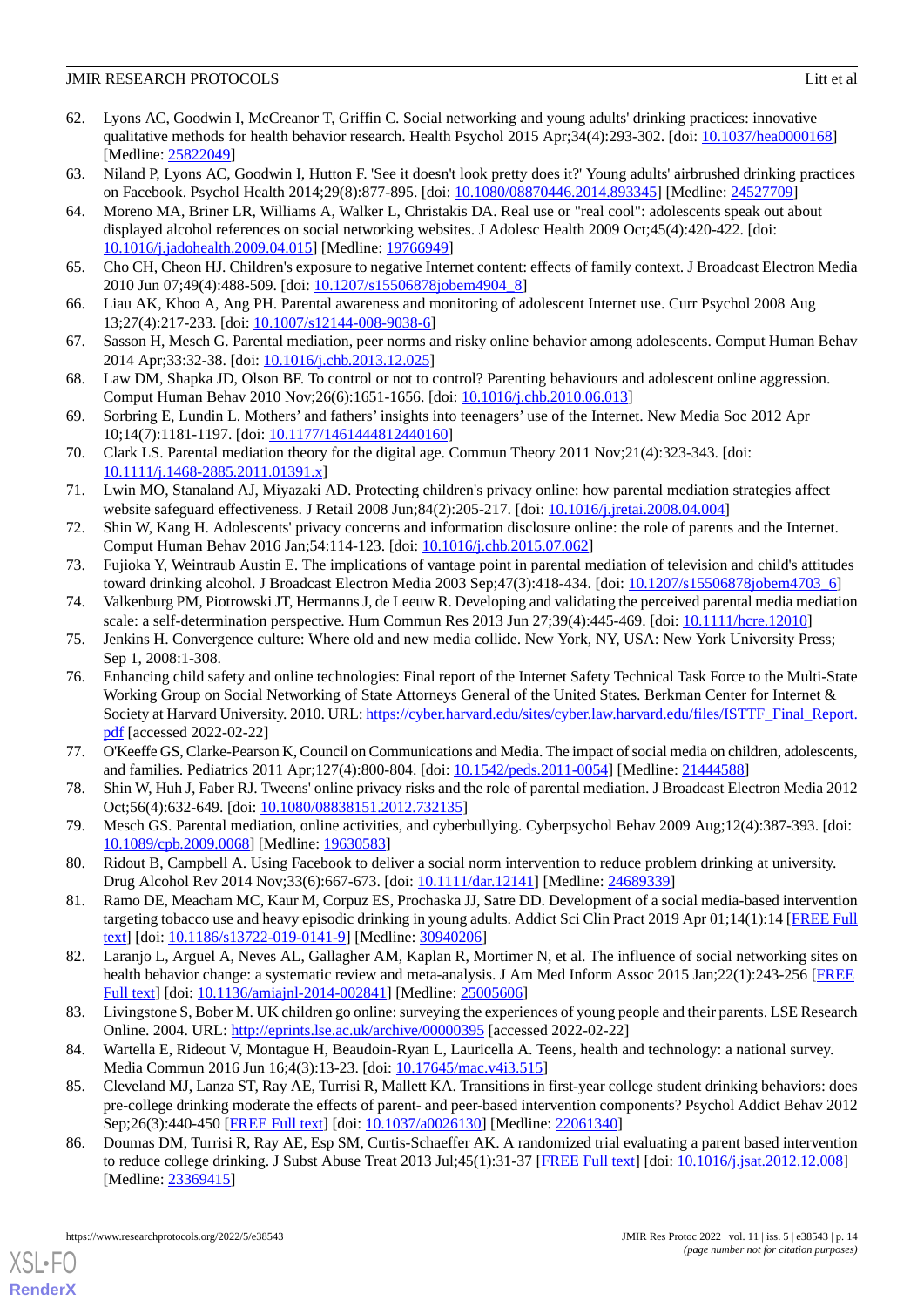- <span id="page-14-0"></span>87. Bruzzese JM, Gallagher R, McCann-Doyle S, Reiss PT, Wijetunga NA. Effective methods to improve recruitment and retention in school-based substance use prevention studies. J Sch Health 2009 Sep;79(9):400-407. [doi: [10.1111/j.1746-1561.2009.00427.x\]](http://dx.doi.org/10.1111/j.1746-1561.2009.00427.x) [Medline: [19691714\]](http://www.ncbi.nlm.nih.gov/entrez/query.fcgi?cmd=Retrieve&db=PubMed&list_uids=19691714&dopt=Abstract)
- 88. Dillman D. Mail and Internet Surveys: The Tailored Design Method. New York, NY, USA: John Wiley & Sons; 1999:1-62.
- 89. Epstein JA, Botvin GJ. Methods to decrease attrition in longitudinal studies with adolescents. Psychol Rep 2000 Aug;87(1):139-140. [doi: [10.2466/pr0.2000.87.1.139](http://dx.doi.org/10.2466/pr0.2000.87.1.139)] [Medline: [11026402](http://www.ncbi.nlm.nih.gov/entrez/query.fcgi?cmd=Retrieve&db=PubMed&list_uids=11026402&dopt=Abstract)]
- 90. Jones L, Saksvig BI, Grieser M, Young DR. Recruiting adolescent girls into a follow-up study: benefits of using a social networking website. Contemp Clin Trials 2012 Mar;33(2):268-272 [[FREE Full text](http://europepmc.org/abstract/MED/22101207)] [doi: [10.1016/j.cct.2011.10.011](http://dx.doi.org/10.1016/j.cct.2011.10.011)] [Medline: [22101207](http://www.ncbi.nlm.nih.gov/entrez/query.fcgi?cmd=Retrieve&db=PubMed&list_uids=22101207&dopt=Abstract)]
- <span id="page-14-2"></span><span id="page-14-1"></span>91. Mychasiuk R, Benzies K. Facebook: an effective tool for participant retention in longitudinal research. Child Care Health Dev 2012 Sep;38(5):753-756. [doi: [10.1111/j.1365-2214.2011.01326.x](http://dx.doi.org/10.1111/j.1365-2214.2011.01326.x)] [Medline: [21985571](http://www.ncbi.nlm.nih.gov/entrez/query.fcgi?cmd=Retrieve&db=PubMed&list_uids=21985571&dopt=Abstract)]
- <span id="page-14-3"></span>92. Branstetter SA, Furman W. Buffering effect of parental monitoring knowledge and parent-adolescent relationships on consequences of adolescent substance use. J Child Fam Stud 2013 Feb 01;22(2):192-198 [[FREE Full text](http://europepmc.org/abstract/MED/23869161)] [doi: [10.1007/s10826-012-9568-2\]](http://dx.doi.org/10.1007/s10826-012-9568-2) [Medline: [23869161](http://www.ncbi.nlm.nih.gov/entrez/query.fcgi?cmd=Retrieve&db=PubMed&list_uids=23869161&dopt=Abstract)]
- <span id="page-14-4"></span>93. Livingstone S, Helsper EJ. Parental mediation of children's Internet use. J Broadcast Electron Media 2008 Nov 07;52(4):581-599. [doi: [10.1080/08838150802437396\]](http://dx.doi.org/10.1080/08838150802437396)
- <span id="page-14-5"></span>94. Johnston LD, O'Malley PM, Schulenberg JE. Monitoring the Future: National results on adolescent drug use - overview of key findings, 2011. The National Institute on Drug Abuse, National Institutes of Health. 2012. URL: [http://www.](http://www.monitoringthefuture.org/pubs/monographs/mtf-overview2011.pdf) [monitoringthefuture.org/pubs/monographs/mtf-overview2011.pdf](http://www.monitoringthefuture.org/pubs/monographs/mtf-overview2011.pdf) [accessed 2022-02-22]
- 95. Collins RL, Parks GA, Marlatt GA. Social determinants of alcohol consumption: the effects of social interaction and model status on the self-administration of alcohol. J Consult Clin Psychol 1985 Apr;53(2):189-200. [doi: [10.1037//0022-006x.53.2.189](http://dx.doi.org/10.1037//0022-006x.53.2.189)] [Medline: [3998247](http://www.ncbi.nlm.nih.gov/entrez/query.fcgi?cmd=Retrieve&db=PubMed&list_uids=3998247&dopt=Abstract)]
- <span id="page-14-7"></span><span id="page-14-6"></span>96. Dimeff LA, Baer JS, Kivlahan DR, Marlatt GA. Brief Alcohol Screening and Intervention for College Students (BASICS): A Harm Reduction Approach. New York, NY, USA: The Guilford Press; Jan 8, 1999:1-200.
- 97. Lewis MA, Neighbors C. Gender-specific misperceptions of college student drinking norms. Psychol Addict Behav 2004 Dec;18(4):334-339. [doi: [10.1037/0893-164X.18.4.334\]](http://dx.doi.org/10.1037/0893-164X.18.4.334) [Medline: [15631605\]](http://www.ncbi.nlm.nih.gov/entrez/query.fcgi?cmd=Retrieve&db=PubMed&list_uids=15631605&dopt=Abstract)
- <span id="page-14-8"></span>98. Babor TF, Higgins-Biddle JC, Saunders JB, Monteiro MG. The Alcohol Use Disorders Identification Test: Guidelines for use in primary care. 2nd edition. Department of Mental Health and Substance Dependence, World Health Organization. 2001. URL: [http://apps.who.int/iris/bitstream/10665/67205/1/WHO\\_MSD\\_MSB\\_01.6a.pdf](http://apps.who.int/iris/bitstream/10665/67205/1/WHO_MSD_MSB_01.6a.pdf) [accessed 2022-02-22]
- <span id="page-14-10"></span><span id="page-14-9"></span>99. Daeppen JB, Yersin B, Landry U, Pécoud A, Decrey H. Reliability and validity of the Alcohol Use Disorders Identification Test (AUDIT) imbedded within a general health risk screening questionnaire: results of a survey in 332 primary care patients. Alcohol Clin Exp Res 2000 May;24(5):659-665. [Medline: [10832907\]](http://www.ncbi.nlm.nih.gov/entrez/query.fcgi?cmd=Retrieve&db=PubMed&list_uids=10832907&dopt=Abstract)
- <span id="page-14-11"></span>100. Read JP, Kahler CW, Strong DR, Colder CR. Development and preliminary validation of the young adult alcohol consequences questionnaire. J Stud Alcohol 2006 Jan;67(1):169-177. [doi: [10.15288/jsa.2006.67.169\]](http://dx.doi.org/10.15288/jsa.2006.67.169) [Medline: [16536141\]](http://www.ncbi.nlm.nih.gov/entrez/query.fcgi?cmd=Retrieve&db=PubMed&list_uids=16536141&dopt=Abstract)
- <span id="page-14-12"></span>101. Brown SA, Myers MG, Lippke L, Tapert SF, Stewart DG, Vik PW. Psychometric evaluation of the Customary Drinking and Drug Use Record (CDDR): a measure of adolescent alcohol and drug involvement. J Stud Alcohol 1998 Jul;59(4):427-438. [doi: [10.15288/jsa.1998.59.427](http://dx.doi.org/10.15288/jsa.1998.59.427)] [Medline: [9647425\]](http://www.ncbi.nlm.nih.gov/entrez/query.fcgi?cmd=Retrieve&db=PubMed&list_uids=9647425&dopt=Abstract)
- <span id="page-14-13"></span>102. Raudenbusch SW, Bryk AS. Hierarchical Linear Models: Applications and Data Analysis Methods. 2nd edition. Thousand Oaks, CA, USA: Sage Publications; 2001:3-485.
- <span id="page-14-15"></span><span id="page-14-14"></span>103. Alcohol and Public Health: Underage Drinking. Centers for Disease Control and Prevention. 2022. URL: [https://www.](https://www.cdc.gov/alcohol/fact-sheets/underage-drinking.htm) [cdc.gov/alcohol/fact-sheets/underage-drinking.htm](https://www.cdc.gov/alcohol/fact-sheets/underage-drinking.htm) [accessed 2022-04-26]
- 104. Sacks JJ, Gonzales KR, Bouchery EE, Tomedi LE, Brewer RD. 2010 National and state costs of excessive alcohol consumption. Am J Prev Med 2015 Nov;49(5):e73-e79. [doi: [10.1016/j.amepre.2015.05.031](http://dx.doi.org/10.1016/j.amepre.2015.05.031)] [Medline: [26477807](http://www.ncbi.nlm.nih.gov/entrez/query.fcgi?cmd=Retrieve&db=PubMed&list_uids=26477807&dopt=Abstract)]
- <span id="page-14-16"></span>105. Strategic plan 2017-2021. National Institute on Alcohol Abuse and Alcoholism. 2017. URL: [https://www.niaaa.nih.gov/](https://www.niaaa.nih.gov/sites/default/files/StrategicPlan_NIAAA_optimized_2017-2020.pdf) [sites/default/files/StrategicPlan\\_NIAAA\\_optimized\\_2017-2020.pdf](https://www.niaaa.nih.gov/sites/default/files/StrategicPlan_NIAAA_optimized_2017-2020.pdf) [accessed 2022-02-22]
- 106. Göritz A. Using lotteries, loyalty points, and other incentives to increase participant response and completion. In: Gosling SD, Johnson JA, editors. Advanced Methods for Conducting Online Behavioral Research. Washington, DC, USA: American Psychological Association; 2010:219-233.
- 107. Neighbors C, Rodriguez LM, Garey L, Tomkins MM. Testing a motivational model of delivery modality and incentives on participation in a brief alcohol intervention. Addict Behav 2018 Sep;84:131-138 [[FREE Full text](http://europepmc.org/abstract/MED/29679923)] [doi: [10.1016/j.addbeh.2018.03.030](http://dx.doi.org/10.1016/j.addbeh.2018.03.030)] [Medline: [29679923](http://www.ncbi.nlm.nih.gov/entrez/query.fcgi?cmd=Retrieve&db=PubMed&list_uids=29679923&dopt=Abstract)]

# **Abbreviations**

**NIAAA:** National Institute on Alcohol Abuse and Alcoholism **PBI:** parent-based intervention **RCT:** randomized controlled trial **TAU:** treatment as usual



**[RenderX](http://www.renderx.com/)**